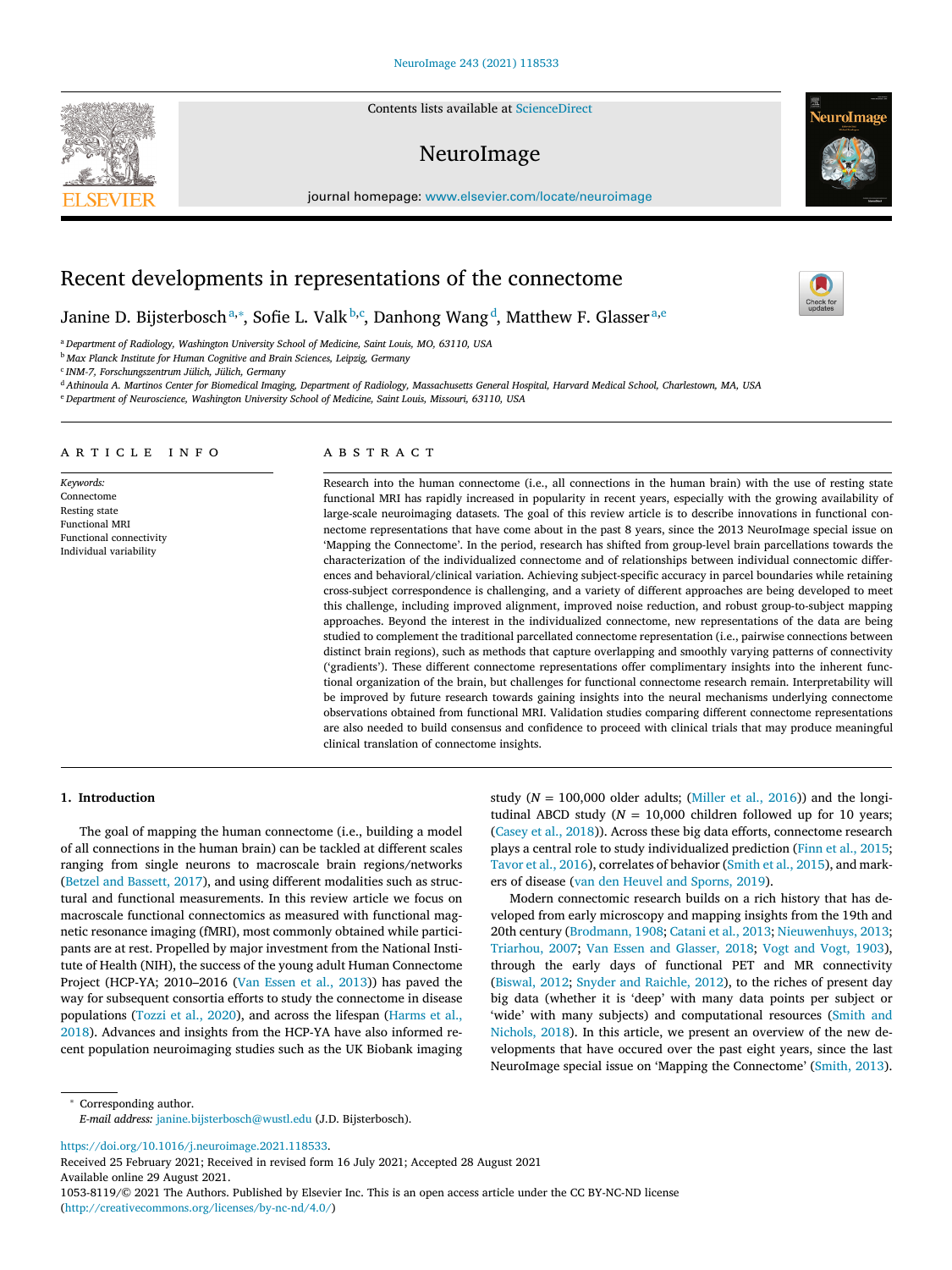<span id="page-1-0"></span>We discuss how approaches and ideas about connectome representations of fMRI data have advanced and the remaining open questions and challenges that lie ahead.

By studying the macroscale functional connectome with fMRI, the field has gained substantial insights into the inherent organizational principles of the human brain. Early work focused on uncovering group-level gross patterns of connectivity, including the discovery of the default mode network [\(Raichle](#page-9-0) et al., 2001), and additional reproducible networks that mimic task-related activation patterns [\(Smith](#page-9-0) et al., 2009), and that are linked to underlying structural connectivity [\(Honey](#page-8-0) et al., 2009). Recent years have seen a shift from these landmark early efforts to map group-level patterns of connectivity towards [between-subject](#page-8-0) studies of behavior (Kashyap et al., 2019; [Smith](#page-9-0) et al., 2015), and interrogations of individualized functional organization [\(Bijsterbosch](#page-7-0) et al., 2018; Braga and [Buckner,](#page-7-0) 2017; [Gordon](#page-8-0) et al., 2017; Kong et al., [2019;](#page-8-0) [Wang](#page-9-0) et al., 2015). This shift is critical because there exists substantial inter-individual variability in brain functional organization, especially in the association cortices [\(Mueller](#page-8-0) et al., 2013). Inter-individual variability is a fundamental property of the human brain that is already prominent in newborn infants [\(Stoecklein](#page-9-0) et al., 2020). Moreover, similar spatial distribution of interindividual variability may be present in macaque monkeys and humans which differentiates the multimodal association areas from primary areas (Ren et al., [2020\)](#page-9-0), suggesting that this phenomenon has an evolutionary history. In line with this group-to-subject shift in applied scientific findings, methodological efforts are slowly shifting away from the creation of group-based functional atlases [\(Craddock](#page-7-0) et al., 2012; [Power](#page-9-0) et al., 2011; Yeo et al., [2011\)](#page-10-0), towards methods that capture unbiased individualized connectome variation in healthy subjects as well as in patients [\(](#page-8-0)[Bijsterbosch](#page-7-0) et al., 2019; [Brennan](#page-7-0) et al., 2019; Glasser et al., 2016a; [Hacker](#page-8-0) et al., 2013; [Harrison](#page-8-0) et al., 2020; [Haxby](#page-8-0) et al., 2020; [Lebois](#page-8-0) et al., 2021; Li et al., [2019;](#page-8-0) Wang et al., [2020a;](#page-9-0) Wang et al., 2020b). In parallel with this appreciation of [between-subject](#page-9-0) differences, the field has also started to move beyond focusing only on the view of the brain as a modular set of regions/networks with clear boundaries to also study smooth gradients of organization [\(Huntenburg](#page-8-0) et al., 2018; [Margulies](#page-8-0) et al., 2016; Valk et al., [2020\)](#page-9-0), and complex spatiotemporal modes of function [\(Abbas](#page-7-0) et al., 2019; [Vidaurre](#page-9-0) et al., 2018). These different representations of the functional connectome offer complimentary (rather than mutually exclusive) insights into brain organization, which is recognized in the modern [\(Bijsterbosch](#page-7-0) et al., 2020; [Glasser](#page-8-0) et al., 2016a; Van Essen and [Glasser,](#page-9-0) 2018), and historical literature [\(Mesulam](#page-8-0) and Mufson, 1985). The goal of this review article is to provide a brief primer on the various representations of the human connectome that have emerged in recent years.

We begin by reviewing advances in preprocessing strategies to address systematic confounds in functional connectomes (Section 2). We summarize the traditional conceptualization of the functional connectome based on parcellating the brain into a set of distinct regions [\(Section](#page-2-0) 3), and then discuss non-parcellated connectome representations such as gradients [\(Section](#page-4-0) 4). The shift towards individualized connectome representations and associated challenges is the topic of [Section](#page-4-0) 5. In the conclusion [\(Section](#page-6-0) 6), we highlight future areas of research that will be important next steps towards the maturation of the field of rfMRI connectomics.

## **2. Advances in data preprocessing**

Selective yet effective fMRI data clean up is critically important for all connectome representations, especially for individual subject representations of brain connectivity and activity (see [Section](#page-4-0) 5). For example, the HCP's approach to brain imaging preprocessing and analysis relies on multiple denoising stages. The overall goal is to remove the fMRI fluctuations that are related to head motion, respiratory and cardiac physiology, scanner artifacts, and thermal noise without removing neurally related fMRI activation. Validating such an approach is challenging and we recommend the use of experimental modulation of the expected neural signal (i.e., a task-based paradigm) to ensure that denoising steps are only removing noise and retaining all neural signals. Indeed, we have shown that the use of spatial ICA (ideally combining across fMRI runs in each individual subject) and the machine learning component classifier FIX [\(Griffanti](#page-8-0) et al., 2014; [Salimi-Khorshidi](#page-9-0) et al., 2014) are highly accurate at removing spatially specific artifacts from head motion, physiology, and scanner artifacts [\(Glasser](#page-8-0) et al., 2018). This approach is analogous to the popular "scrubbing" approach advocated by others [\(Power](#page-9-0) et al., 2020; [Power](#page-9-0) et al., 2012), but ICA has the advantage of removing variance in proportion to the amount of noise in a given frame (a weighted or "soft" scrubbing rather than an all or nothing approach) and also cleaning those timepoints that lie below a scrubbing threshold without removing neural signal [\(Glasser](#page-8-0) et al., 2018). Indeed, recent work has shown that physically restraining subjects results in additional noise reduction benefits above and beyond scrubbing even in low motion, unscrubbed timepoints [\(Power](#page-9-0) et al., 2019), indicating that cleaning the non-scrubbed timepoints is also important. Although both scrubbing and spatial ICA-based denoising reduce temporal degrees of freedom, so long as there is shared information amongst the artifacts, ICA-based denoising will remove fewer temporal degrees of freedom than scrubbing, which will improve statistical power. Residual image distortions remain after standard methods of rigid image alignment [\(Montez](#page-8-0) et al., 2021) arising from head motion changing the magnetic field inhomogeneity and slice-to-volume mis-registrations in gradient echo EPI data.These distortions will require explicit susceptibility by motion interaction modeling [\(Andersson](#page-7-0) et al., 2001; Andersson et al., 2018) and [slice-to-volume](#page-7-0) alignment [\(Andersson](#page-7-0) et al., 2017) for optimal correction (and to avoid showing up as artifacts in ICA). Relevant tools already exist for spin echo diffusion MRI and are coming in the future for gradient echo fMRI in FSL and the HCP preprocessing pipelines.

Importantly, multiple publications have shown that spatial-ICAbased denoising does not remove artifactual global blood flow changes related to blood partial pressure of CO2 arising from changes in respiratory rate and depth [\(Burgess](#page-7-0) et al., 2016; [Glasser](#page-8-0) et al., 2018; [Power,](#page-9-0) 2017; [Power](#page-9-0) et al., 2017; [Siegel](#page-9-0) et al., 2017). Early work often confused the causality of these global respiratory effects, attributing them to subject motion given that they are at times correlated [\(Power](#page-9-0) et al., 2015; [Power](#page-9-0) et al., 2014; [Satterthwaite](#page-9-0) et al., 2012). However, more recent work with multi-echo fMRI has shown that spatially specific artifacts related to head motion arise from different S0 dependent mechanisms, $<sup>1</sup>$  and global respiratory artifacts arise from a</sup> T2<sup>∗</sup>-dependent [mechanism](#page-9-0) just like the neural signal does (Power et al., 2018). Moreover, head motion, like any other "task" or behavior, produces both T2∗-dependent neural BOLD and artifactual S0-related effects on the fMRI timeseries [\(Glasser](#page-8-0) et al., 2018; [Power](#page-9-0) et al., 2020).

In the HCP's denoising approach, individual subject spatial ICAbased denoising is applied immediately after spatial minimal preprocessing [\(Glasser](#page-8-0) et al., 2013), and prior to cross-subject areal-featurebased registration [\(Robinson](#page-9-0) et al., 2018; Robsinson et al., 2014), ensuring that spatially specific artifacts that might influence cross-subject registration are removed and at the same time avoiding changes to the neural signal that might influence such registration. Using areal-featurebased cross-subject registration has an additional advantage with groupdefined parcellations because it ensures that most differences in the size, shape, and position of cortical areas are represented as spatial differences in the registration, rather than differences in measured brain functional activity or connectivity. Notably, such spatial bias in connectivity can be substantial when considering network-level organiza-

<sup>&</sup>lt;sup>1</sup> For example due to T1-recovery related spin history effects, due to interactions between the head coil receive field and head motion, due to head motion breaking the assumptions of the pulse sequence such as differential excitation and readout locations in space, and due motion changing the magnetic field inhomogeneities magnetic leading to differential susceptibility induced gradient echo signal loss.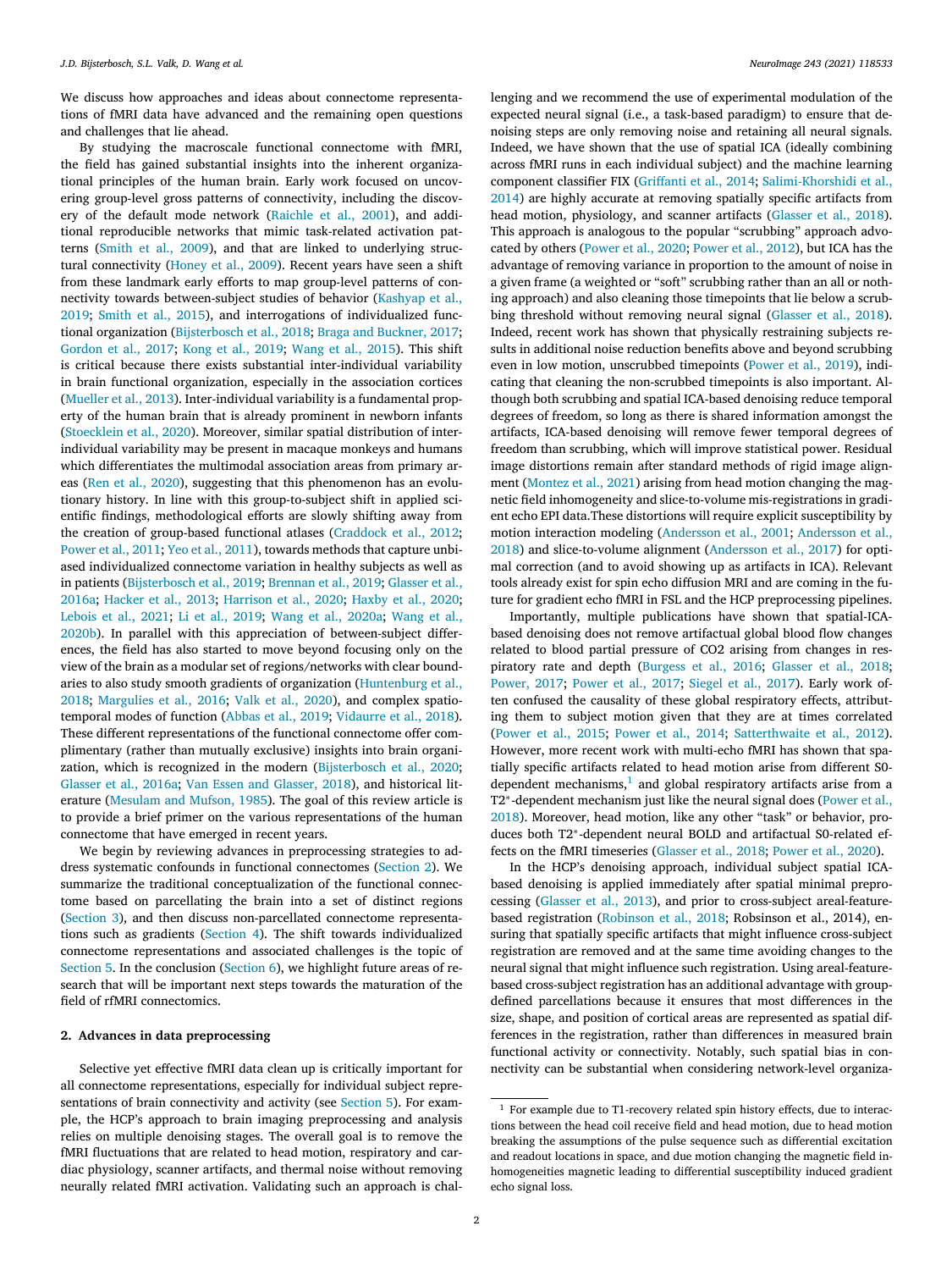<span id="page-2-0"></span>tion [\(Bijsterbosch](#page-7-0) et al., 2018), and limiting the information 'leakage' at the level of cortical areas is therefore an important step towards disambiguating spatial and connectivity information. This may have important implications for identifying brain measures that are relevant to behavior or other traits outside the scanner, and avoid inaccurately attributing areal differences as functional connectivity or activity differences. Thus, measures of brain areal size, shape, and position (which can be represented at the areal level as surface areas or volumes or at the grayordinate level as isotropic and anisotropic distortion maps or registration induced displacement maps) represent a fertile untapped resource for biomarkers [\(Kong](#page-8-0) et al., 2019; Li et al., [2019\)](#page-8-0).

Subsequent to cross-subject areal-feature-based registration, the HCP's denoising approach has been extended to perform group level denoising of global respiratory noise with temporal ICA (Glasser et al., 2018; [Power](#page-9-0) et al., 2020), making use of the improved [cross-subject](#page-8-0) correspondence. Temporal ICA is used because, in contrast to spatial ICA, it is able to represent spatially global fluctuations in a single or a few components, rather than mixing them across all components so as to satisfy a spatial orthogonality constraint (instead, the components are constrained to be temporally orthogonal). ICA performs best when there are many samples along the axis being orthogonalized, which is why spatial ICA-based denoising is done at the individual subject level where hundreds of thousands of voxels are available and temporal ICA works best at the group level where again hundreds of thousands of timepoints are available in large datasets. Components representing global respiratory noise can thus be removed selectively using temporal ICA while retaining neural signal in its unchanged form. Indeed, this is a key advantage of temporal ICA over global signal regression [\(Glasser](#page-8-0) et al., 2018), which removes task-related neural signal [\(Glasser](#page-8-0) et al., 2018) and spuriously increases anti-correlations in functional connectivity [\(Glasser](#page-8-0) et al., 2018; [Murphy](#page-8-0) et al., 2009). Interestingly, the use of aggressive regression of movement regressors (i.e., regressing out all variance explained by movement regressors) has also been shown to remove task-related neural signal [\(Glasser](#page-8-0) et al., 2019), and thus, is no longer recommended in the HCP approach to brain imaging. Similarly, other unselective approaches to functional MRI denoising including band-pass filtering, tissue-based nuisance regressors, and blind tissue-based PCA decompositions have yet to be validated using task-fMRI-based paradigms with a known ground truth and likely are not beneficial above and beyond spatial and temporal ICA cleanup. For example, head motion also causes neurally driven BOLD changes in the timeseries because motor and sensory cortices activate during head motion [\(Glasser](#page-8-0) et al., 2018; [Power](#page-9-0) et al., 2020). There are also neural signals that correlate with respiration during a task or resting state (e.g. stimulus correlated breathing) [\(Glasser](#page-8-0) et al., 2018). Overall ICA-based cleanup for HCP-style high spatial and temporal resolution data aims to retain all neural signal in the fMRI scan (including the neural activation resulting from to e.g., head motion or neural signal that is correlated with respiration), while removing all temporal artifacts arising from head motion or respiration. One can always then choose the neural signal that one wants to look at according to the goals of one's study after such selective denoising (e.g., choosing to remove all traces of head motion from the data including those that arise from neural activation and thereby reducing fluctuations in the head sensorimotor functional network accordingly). We recommend that such study paradigm choices about which neural signal to retain should be conscious decisions that are justified in a study's methods rather than being silently imposed by non-selective denoising approaches. Datasets without the emerging standards of high spatial and temporal resolution may be more limited in their denoising options because neural and artifactual contributions cannot be fully separated, and such limitations should be carefully considered when planning new fMRI studies.

Finally, thermal noise presents an interesting challenge for data cleanup. Although methods have been developed to reduce thermal noise while at the same time not spatially or temporally smoothing the data [\(Glasser](#page-8-0) et al., 2016b), similar to temporal smoothing, these methods reduce temporal degrees of freedom, which reduces statistical efficiency. Thus, the optimal approach for thermal noise removal likely depends on the planned analysis approach, with correlation-based approaches (e.g. the pairwise correlation of two noisy signals when computing a dense connectome) potentially benefiting more from thermal noise removal than regression-based approaches such as dual regression (the relationship between noisy data and relatively noise free component timeseries derived from weighted averages across the brain). That said, the most effective approach across a wide spectrum of analyses likely involves neuroanatomically-informed spatial smoothing (e.g., as achieved in good-quality parcellations) [\(Glasser](#page-8-0) et al., 2016a), because it reduces thermal noise without reducing temporal degrees of freedom.

## **3. The parcellated connectome**

To achieve the connectomics goal of mapping all connections in the brain, an important first step is to set the units of the map (i.e., the elements between which connections will be drawn). As an intuitive example, say we want to map out all social interactions in a country. If we treat each person as a unit and draw out all interactions amongst all people, this 'social connectome' of a country would be very dense and difficult to interpret. Therefore, we may want to group people together so that we can map out connections between households, families, neighborhoods, or other social groupings like school/work departments or institutions. As the units become bigger, the number of connections in the social connectome as a whole reduces because social interactions within a unit are no longer considered as between-unit connections. The same holds for the functional connectome, such that there is ambiguity between representing connectivity information as part of the unit definition or as between-unit connections. This analogy also points to ambiguities in the criteria used to determine the units. For example, should a college student who lives on campus during the week and returns home on weekends be included in the family-home household unit or in the college dorm household unit, or both? Similar questions and ambiguities exist when determining brain units for functional connectomics.

The smallest possible units in fMRI are the measurement voxels, or gray matter vertices after surface-based [preprocessing](#page-8-0) (Glasser et al., 2013). Notably, these smallest measurement units already contain thousands of neurons and are therefore far removed from the smallest relevant biological units of individual neurons or even synapses. It is less common in functional connectomics to map connections between all voxels/vertices and instead voxels are typically grouped together into larger regions, although recent findings suggest that fine-scale "dense" connectivity may contain behaviorally relevant information that is lost in the coarse-scale regional connectome [\(Feilong](#page-7-0) et al., 2020). Nevertheless, analyses are often performed at the 'areal' level to gain computational, statistical, and [interpretational](#page-7-0) efficiencies (Eickhoff et al., 2018; [Glasser](#page-8-0) et al., 2016b). Such grouping of data is reasonable as each brain area is thought to contribute distinctly to the neural computations carried out within the functional network underlying a given behavior (Van Essen and [Glasser,](#page-9-0) 2018). Brain areas also often have specialized architecture (i.e., internal organization and local connectivity), a unique pattern of distant connectivity with other areas, and may spatially represent topographic maps of sensory or motor systems [\(Sereno](#page-9-0) et al., 1995), or cognitive systems (Huth et al., [2016\)](#page-8-0). Therefore, a lower rank parcellation of the brain into a smaller number of units each made up of many voxels/vertices is most frequently used for the functional connectome. Of note, variation of size within a given parcellation may influence the [discoverability](#page-9-0) and polygenicity across parcels (van der Meer et al., 2020). Thus, depending on the study goal a parcellation with more or less equally sized parcels may be preferred.

For brevity, we present a brief overview of the main criteria for brain parcellations in [Table](#page-3-0) 1 and summarize the characteristics of several widely used publicly available parcellations in [Table](#page-3-0) 2 (for further detail see [\(Bijsterbosch](#page-7-0) et al., 2017b)). The nomenclature for brain units defined by brain parcellations is diverse, and units may be referred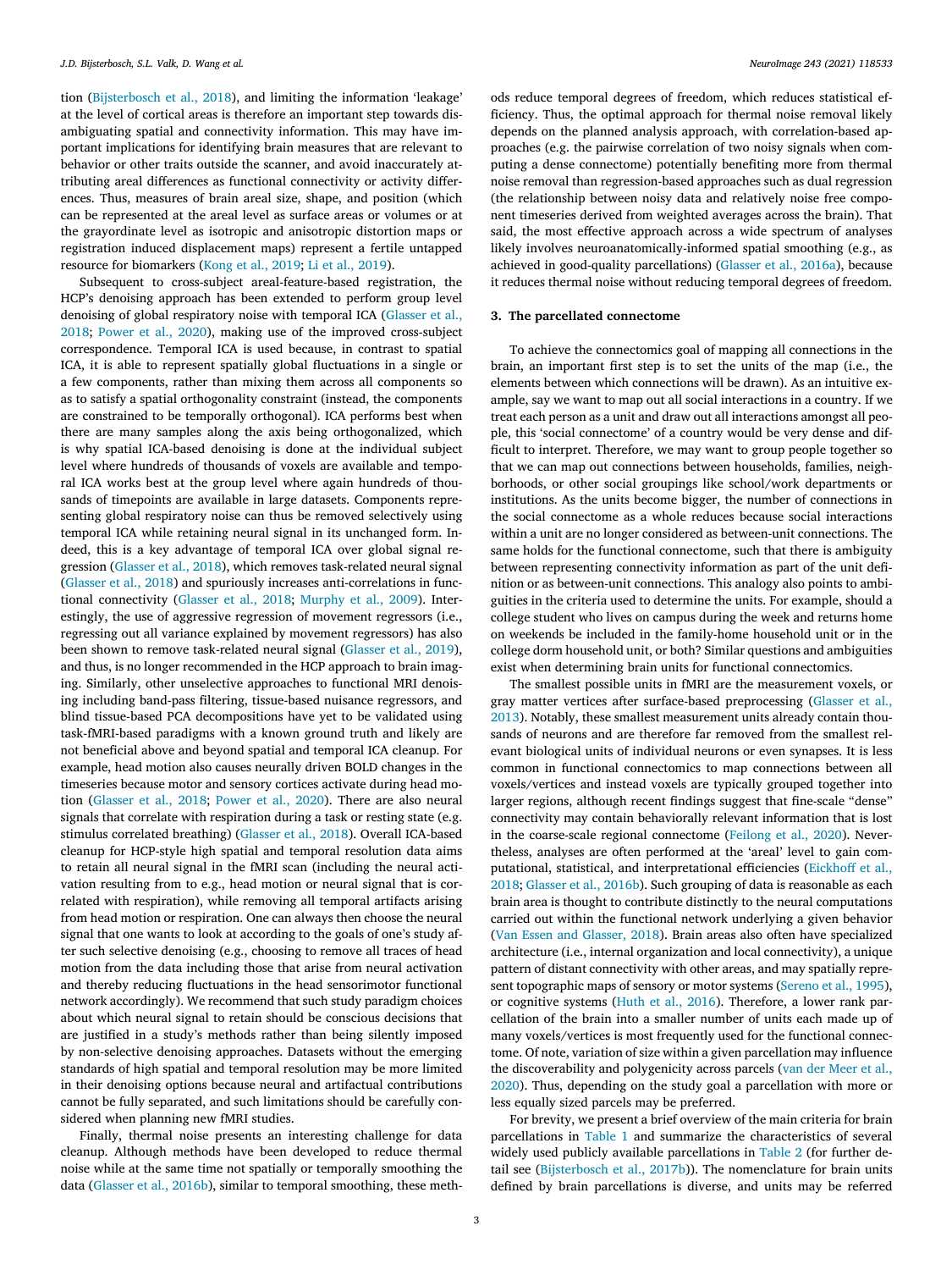#### <span id="page-3-0"></span>**Table 1.**

Overview of the main criteria that brain parcellations can be characterized by.

| Parcellation criteria | Options                                                                                                                                                                                                                                                                                                                   |                                                                                                                                                                                               |
|-----------------------|---------------------------------------------------------------------------------------------------------------------------------------------------------------------------------------------------------------------------------------------------------------------------------------------------------------------------|-----------------------------------------------------------------------------------------------------------------------------------------------------------------------------------------------|
| Hard vs Soft          | Binary parcels have voxel values of either zero (not in parcel) or 1 (in<br>parcel). These "hard" parcellations often do not allow for overlap (i.e.,<br>voxels being part of more than one parcel).                                                                                                                      | Weighted parcels have voxel values across a range. These "soft"<br>parcellations therefore have fuzzy borders and allow for<br>overlap (i.e., a voxel with high weights in multiple parcels). |
| Areal/regional vs     | Areal/regional (contiguous) parcels are blobs of spatially neighboring                                                                                                                                                                                                                                                    | Network (non-contiguous) parcels are whole-brain patterns of                                                                                                                                  |
| Network               | voxels. Bilateral homologous brain regions are therefore separate<br>parcels.                                                                                                                                                                                                                                             | multiple blobs that are not all interconnected.                                                                                                                                               |
| Dimensionality        | A wide range of dimensionalities have been used ranging from 6 to 10<br>parcels at the lower end to 1000 parcels at the higher end. It is possible<br>to define a hierarchical parcellation with a low number of combined<br>parcels at the top and increasing splits into smaller parcels further<br>down the hierarchy. |                                                                                                                                                                                               |
| Sample                | Publicly released high quality parcellations are mostly derived from<br>young healthy participants.                                                                                                                                                                                                                       | Deriving a parcellation from a specific study sample may fit the<br>population better (especially if different ages or if<br>psychopathology is present).                                     |
| Modality              | Parcellations defined based on functional data are more relevant to                                                                                                                                                                                                                                                       | Consensus across imaging modalities (e.g., thickness, myelin,                                                                                                                                 |
|                       | functional studies than those based on gyral and sulcal landmarks.                                                                                                                                                                                                                                                        | resting state, task) can be used for a multimodal parcellation.                                                                                                                               |

**Table 2.** Summary of several commonly used publicly available functional brain parcellations.

| Parcellation                                  |        | Voxel values |                | Spatial dispersion | Parcel       | #Population                         |       | Modality    | Coverage    |
|-----------------------------------------------|--------|--------------|----------------|--------------------|--------------|-------------------------------------|-------|-------------|-------------|
|                                               | Binary | Weight       | Areal/regional | Network            |              |                                     | rfMRI | Multi-modal |             |
| Smith (Smith et al., 2009)                    |        |              |                | ✓                  | 10           | Young healthy $\boldsymbol{\nu}$    |       |             | Whole brain |
| Yeo, Krienen (Yeo et al., 2011)               | ✓      |              |                | v                  | 7/17/98      | Young healthy $\boldsymbol{\nu}$    |       |             | Cortical    |
| Power (Power et al., 2011)                    | ✓      |              | ✓              |                    | 103/226      | Young healthy $\mathbf{\check{v}}$  |       |             | Cortical    |
| Craddock (Craddock et al., 2012) $\checkmark$ |        |              | v              |                    | 353          | Young healthy $\boldsymbol{\nu}$    |       |             | Whole brain |
| Shen (Shen et al., 2013)                      | ✔      |              | ✔              |                    | 213          | Young healthy $\checkmark$          |       |             | Whole brain |
| Wang (Wang et al., 2015)                      | ✓      |              |                | ✓                  | 18           | Young healthy $\checkmark$          |       |             | Cortical    |
| Gordon (Gordon et al., 2016)                  | ✓      |              | ✓              |                    | 422          | Young healthy $\boldsymbol{\nu}$    |       |             | Cortical    |
| Glasser (Glasser et al.,                      | ✓      |              | v              |                    | 360          | Young healthy                       |       |             | Cortical    |
| $2016a$ = HCP-MMP1.0                          |        |              |                |                    |              |                                     |       |             |             |
| Schaefer (Schaefer et al., 2018)              | ✓      |              | ✓              |                    | $100 - 1000$ | Young healthy $\checkmark$<br>(HCP) |       |             | Cortical    |

to as nodes, parcels, networks, or regions. Naming conventions based on anatomical principles have been suggested for low-dimensional network parcellations [\(Uddin](#page-9-0) et al., 2019), and for higher dimensional areal/regional parcellations [\(Glasser](#page-8-0) et al., 2016a).

Once the units for the functional connectome have been defined, the subsequent steps for defining the parcellated connectome involve extraction of node time series and defining the method to estimate pairwise connections between nodes (also known as edges). For binary parcellations, the node time series is often defined as the average time series across all voxels within the parcel. For weighted parcellations such as those derived using Independent Component Analysis (ICA, [\(Beckmann](#page-7-0) and Smith, 2004)), the node time series can be extracted using dual regression [\(Nickerson](#page-8-0) et al., 2017) or back projection [\(Calhoun](#page-7-0) et al., 2001). Once the node time series have been extracted, edges are often defined as either the full correlation (Pearson's), the partial correlation (after residualizing the two node time series with respect to all other nodes) with or without regularization, or the covariance [\(Smith](#page-9-0) et al., 2013).

Over the past eight years, there have been a number of important advances for parcellated representations of the connectome. The development of the HCP-MMP1.0 brain parcellation based on multimodal HCP-YA data (task, rest, myelin, cortical thickness) bridges between anatomical and functional mapping efforts and highlights examples of atypical topological organization [\(Glasser](#page-8-0) et al., 2016a). Although some parcellations treat ["homogeneity" as](#page-8-0) the end goal to be optimized (Gordon et al., 2016; [Schaefer](#page-9-0) et al., 2018), it should be noted that brain areas are often not homogeneous (Van Essen and [Glasser,](#page-9-0) 2018) and spatially overlapping weighted components such as those from ICA or probabilistic functional modes will therefore achieve higher homogeneity (see [Section](#page-4-0) 4). Nevertheless, the HCP's parcellation provides an alternative somatotopic subregional parcellation for sensorimotor cortex that is al-

ready being used together with the areal parcellation in translational studies [\(Chandrasekaran](#page-7-0) et al., 2020). It also provides a cortical areal classifier that enables mapping cortical areas in individual subjects, even when those areas are atypical in layouts and not aligned with the best available surface registration methods (see [Section](#page-4-0) 5). Furthermore, the characterization of the parcellated connectome as a fingerprint has been a valuable catalyst for efforts to predict behavior and clinical symptomatology [\(Brennan](#page-7-0) et al., 2019; Finn et al., [2015;](#page-7-0) [Lebois](#page-8-0) et al., 2021; Li et al., [2019;](#page-8-0) Wang et al., [2020a;](#page-9-0) Wang et al., [2020b\)](#page-9-0). Related to these efforts, recent work has shown that transformations of parcellated connectivity estimates (such as tangent space projections) can improve performance when using subsequent machine learning methods for behavioral prediction (Dadi et al., [2019;](#page-7-0) [Pervaiz](#page-8-0) et al., 2020). Although the parcellated connectome is still the most common representation for functional connectomics, criticisms have also started to emerge. For example, it has been shown that between-subject connectivity differences in the parcellated connectome are mixed with spatial variability in network topography [\(Bijsterbosch](#page-7-0) et al., 2018; Li et al., [2019\)](#page-8-0), which has led to increased interest in non-parcellated and/or individualized connectome representations [\(Sections](#page-4-0) 4 and [5\)](#page-4-0). There has also been increased interest in node-based analysis that investigate signal fluctuation instead of signal correlations [\(Bijsterbosch](#page-7-0) et al., 2017a; Duff et al., 2018; [Miller](#page-8-0) et al., 2016). Lastly, although causal inference on the directionality of connections is of great interest (Reid et al., [2019\)](#page-9-0), the temporal slowness of fMRI and regional variability in the hemodynamic response function [\(Friston,](#page-8-0) 2009) limit the accuracy of many causal connectivity estimates, especially lag-based methods [\(Smith](#page-9-0) et al., 2011). Nevertheless, recent methodological advances such as Bayesian Nets and dynamic causal models for resting state may hold promise for causal inferences [\(Mumford](#page-8-0) and Ramsey, 2014; Park et al., [2018\)](#page-8-0).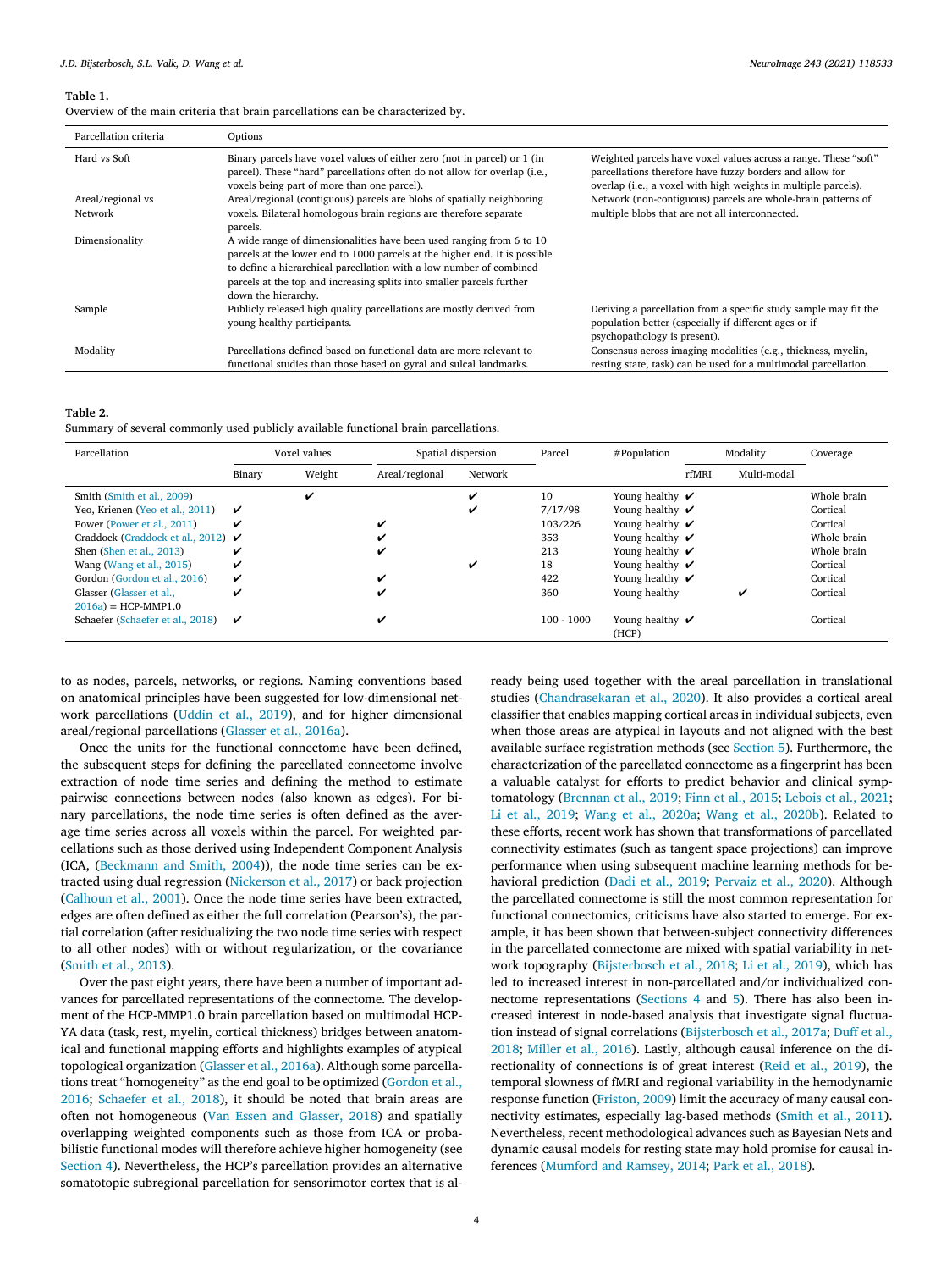# <span id="page-4-0"></span>**4. Non-parcellated connectome representations**

The parcellated connectome approaches discussed in the previous section provide an intuitive framework for mapping the functional connections in the brain. At the same time, in many cortical parcels, borders vary depending on the chosen modality and may not show clear borders in all modalities or with all analysis approaches (Haak and Beckmann, 2020; [Huntenburg](#page-8-0) et al., 2018; Von Bonin and [Bailey,](#page-9-0) 1947). Simply averaging within parcels assumes that connectivity profiles are homogeneous within a specific parcel, with only one dominant pattern (Haak and [Beckmann,](#page-8-0) 2020). However, function and microstructure are often highly variable within a region, and inconsistent across modalities. Moreover, variations in both function and structure display "multiplicity" (i.e., overlap) and are organized along more than one meaningful axis of variance (Haak and [Beckmann,](#page-8-0) 2020). Such challenges of diverse and overlapping functional organization cannot be overcome by using finer grained parcellations [\(Bijsterbosch](#page-7-0) et al., 2020), but rather may be best studied by multidimensional connectome representations.

One approach to account for multiplicity is to allow for spatial overlap in the definition of network organization. For example, Probabilistic Functional Modes (PROFUMO) is a Bayesian dimensionality reduction algorithm that estimates network structure using temporal and spatial priors, thereby avoiding the spatial independence constraint that is enforced either explicitly or implicitly in other parcellation methods (such as ICA) [\(Harrison](#page-8-0) et al., 2020; [Harrison](#page-8-0) et al., 2015). The definition of potentially overlapping networks adds a spatial overlap correlation matrix in addition to the temporal correlation matrix, and previous work has shown that individual differences in spatial network overlap may be more strongly associated with behavior than individual differences in temporal correlation [\(Bijsterbosch](#page-7-0) et al., 2019).

Another way to address multiplicity is by profiling cortical organization based on the relationships between voxels or vertices, and extracting multiple axes of [eigenvariance](#page-8-0) within that organization (Haak and Beckmann, 2020; [Huntenburg](#page-8-0) et al., 2018; [Margulies](#page-8-0) et al., 2016; [Marquand](#page-8-0) et al., 2017; [Paquola](#page-8-0) et al., 2019). Such methods can be applied at the regional (Haak et al., [2018;](#page-8-0) [Marquand](#page-8-0) et al., 2017; Vos de Wael et al., 2018), or at the global level to study so-called gradients or natural axes in functional brain organization [\(Huntenburg](#page-8-0) et al., 2018; [Margulies](#page-8-0) et al., 2016). These approaches capture the similarity of connectivity profiles between two given units (voxels, vertices, parcels) and order them as a function of their similarity. E.g. two units with similar gradient values have similar functional connectivity profiles, and can be interpreted as integrated, whereas two units with maximally differing gradient scores have different connectivity profiles, and can be interpreted as functionally segregated [\(Shine](#page-9-0) et al., 2019). Gradients can be reliably derived from connectome information [\(Hong](#page-8-0) et al., 2020) and capture both functional and structural features of brain organization [\(Huntenburg](#page-8-0) et al., 2018). The resulting overlapping axes of organization known as smooth connectivity 'gradients' capture the internal organizational principles of a certain region or assembly of regions, and provide a low dimensional coordinate system of neural organization.

Genetic, transcriptomic, and evolutionary patterns have been shown to follow gradual axes of change along the cortex and hippocampus (Burt et al., [2018;](#page-7-0) [Margulies](#page-8-0) et al., 2016; Valk et al., [2020;](#page-9-0) Vogel et al., 2020; Xu et al., [2020\)](#page-10-0), supporting the intrinsic [relationship](#page-9-0) between the physical layout of the brain and its function [\(Fornito](#page-7-0) et al., 2019; [Mesulam,](#page-8-0) 1998). For example, at the global level, it has been shown that the principal axis of intrinsic functional organization follows a trajectory from unimodal, primary, regions to transmodal association cortices [\(Margulies](#page-8-0) et al., 2016), aligning with cortical expansion and functional reorganization in primate evolution (Van Essen and [Dierker,](#page-9-0) 2007; Xu et al., [2020\)](#page-10-0). A different, tertiary, organizational pattern juxtaposes the default mode network with the [multi-demand](#page-7-0) network (Assem et al., 2021; [Assem](#page-7-0) et al., 2020; [Duncan,](#page-7-0) 2010), possibly reflecting a balance that underlies working memory performance and goal-directed cognition [\(Murphy](#page-8-0) et al., 2020; [Spreng](#page-9-0) et al., 2010). Conversely, at the re-

gional level it has been shown that functional organizational axes within the hippocampus align with anterior to posterior patterns and functional co-activation, whereas lateral-medial patterning is associated with cortical [microstructure](#page-9-0) as measured by T1w/T2w contrast (Vos de Wael et al., 2018). Also the internal organization of the human striatum seems to be governed by smooth axes within intrinsic functional organization, reflecting its connections to the cortex and capturing behavioral variability [\(Marquand](#page-8-0) et al., 2017). Although the understanding of how different gradients organize brain regions and their interrelationship is still at its beginning, it has provided novel information and understanding of brain organization, its development, evolution and disorder. For example, Hong and colleagues have been able to show alterations of functional organization along the principal functional gradient in Autism Spectrum Disorders, aligning with notions of altered cortical development in ASD [\(Hong](#page-8-0) et al., 2019).

Additional connectome representations that incorporate dynamic temporal information have also emerged, including hidden markov models [\(Vidaurre](#page-9-0) et al., 2018), and quasi periodic waves (Abbas et al., 2019). Parcellated and [non-parcellated](#page-7-0) connectome representations provide complementary insights, and may even be meaningfully combined [\(Dohmatob](#page-7-0) et al., 2021). At the same time, integrating the complementary insights across connectome representations becomes increasingly challenging because the implications of new results obtained using one connectome representation for other representations are often not clearcut. Increased comparative and collaborative efforts are therefore needed to ensure cumulative growth and avoid siloing [\(Bijsterbosch](#page-7-0) et al., 2020).

In summary, this section described a number of advances in connectome representations that move beyond the traditional parcellated approach. In [Table](#page-5-0) 3 we provide a summary of some key advantages and disadvantages of these non-parcellated connectome representations compared to the traditional parcellated approach. Overall, although there certainly has been a historical tension between the functional segregation versus holistic views of brain function have engendered debate for over 100 years (Zilles and [Amunts,](#page-10-0) 2010) with early physicians such as Broca, Wernicke, and Lichtheim finding that brain functions were lost when specific parts of the brain were damaged and classical neuroanatomists like the Vogts and Brodmann working to identify cortical areas based on differences in microscopically visible properties (myelo and cytoarchitecture). Then other neuroanatomists such as Bailey and von Bonin or Lashley and Clark expressed skepticism of many of Brodmann's and the Vogts' boundaries and favored coarser, more gradual and "gradient-like" subdivisions. Although the juxtaposition between sharp boundaries and smooth gradient-based approaches might appear as a more modern version of this debate. There can be well-defined boundaries between cortical areas (e.g. visual areas) and yet riding on top of these more gradual gradients in functional connectivity from early to late areas along the dorsal and ventral visual streams. Thus, these concepts are not in our view mutually exclusive. Indeed Van Essen and Glasser (Van Essen and [Glasser,](#page-9-0) 2018) attempted to bridge the cortical area and functional network concepts in relation to human behavior by positing that "any specific behavior might have a distinctive functional network, similar behaviors may have largely overlapping functional networks, and each cortical area may be responsible for a portion of the computations necessary to produce a behavior when working in concert with its partners in that behavior's functional network.".

## **5. The individualized connectome**

Brain maps are often instantiated first at the group level and this is particularly valid if there has been care taken to ensure that individual subjects' brain areas line up as well as is possible [\(Coalson](#page-7-0) et al., 2018; [Glasser](#page-8-0) et al., 2016a). The use of group averages helps to define what is typical in a population, achieves correspondence across subjects to enable like-for-like comparisons, and averaging across subjects can markedly improve the contrast-to-noise ratio for subtle effects.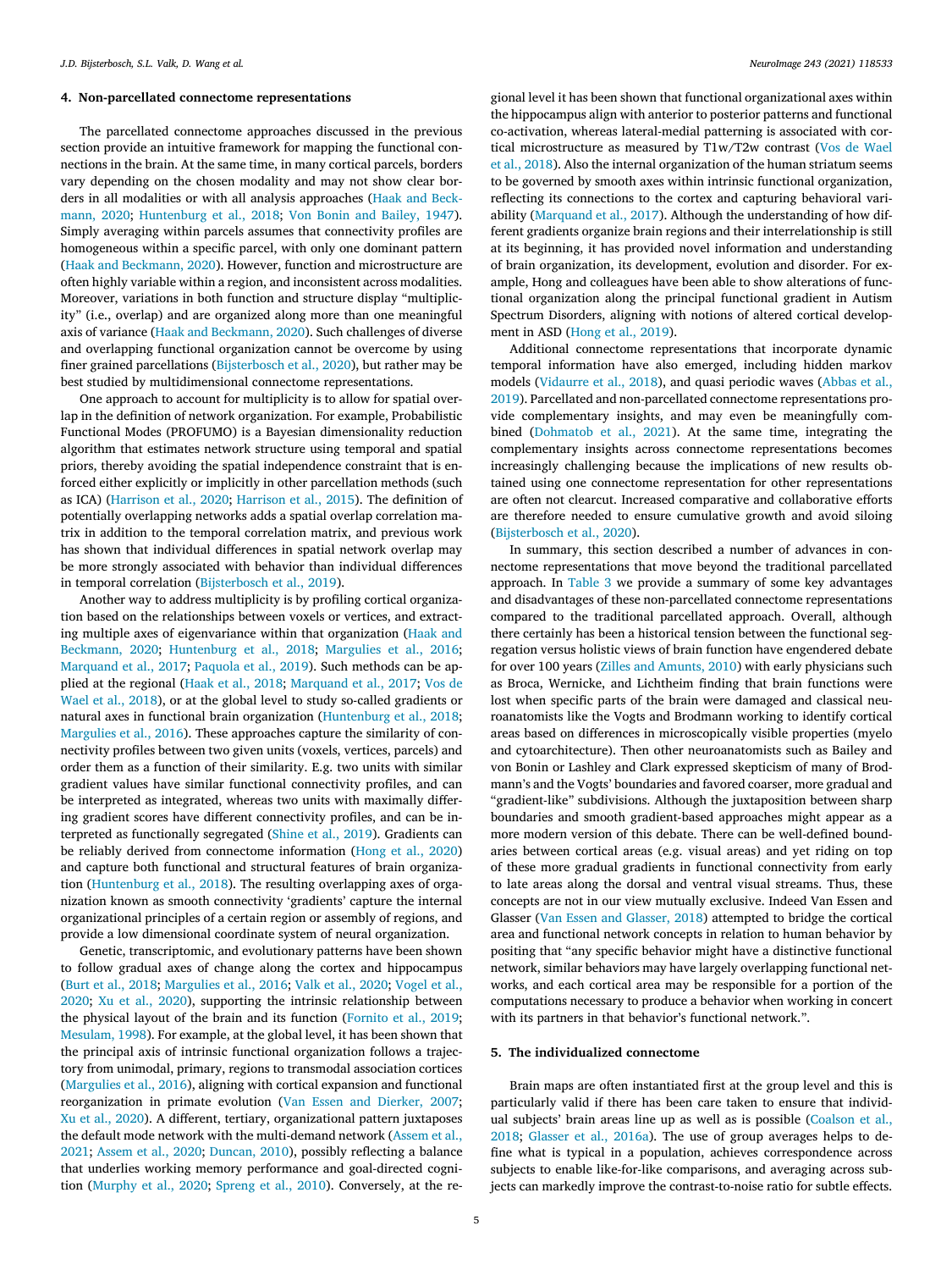#### <span id="page-5-0"></span>**Table 3.**

Summary of relative advantages and disadvantages of parcellated and non-parcellated connectome representations.

| Connectome<br>representation | Advantages                                                     | Disadvantages                                                                     |
|------------------------------|----------------------------------------------------------------|-----------------------------------------------------------------------------------|
|                              |                                                                |                                                                                   |
| Parcellated                  | Intuitive to interpret Relatively simple analysis              | Hard, non-overlapping parcels do not capture smooth variation or overlapping      |
|                              |                                                                | functional organization                                                           |
|                              |                                                                | Group-defined parcellations do not match individualized organization              |
| <b>PROFUMO</b>               | Hierarchical model achieves between-subject correspondence     | Relatively more difficult to interpret                                            |
|                              | and accurately captures individual subject organization        | Network decomposition is relatively sensitivity to potentially minor changes in   |
|                              |                                                                | the data (similar to ICA)                                                         |
| Global gradient              | Continuous space captures fundamental organization axes        | Alignment of gradients between individuals and across studies is not trivial      |
|                              | Spatial relationships between regions/networks can be revealed | May miss out on nuanced differences (if only the top eigenvectors are explored)   |
|                              |                                                                | Difficult to disentangle global from local effects when performing brain-wide     |
|                              |                                                                | gradient analysis.                                                                |
| Local (areal)                | Identifies overlapping patterns of organization that is        | Localized (within-region) analysis that doesn't easily integrate with whole-brain |
| gradient                     | overlooked in other representations                            | connectome studies                                                                |

Those advantages aside, it is well known that even when areal-featurebased cortical surface registration is used to precisely align cortical areas [\(Robinson](#page-9-0) et al., 2018; [Robinson](#page-9-0) et al., 2014), a significant fraction of individual subjects will have atypical layouts of at least some cortical areas [\(Glasser](#page-8-0) et al., 2016a). Thus, individualized representations of connectomes will likely be most accurate for most subjects. This accuracy will represent a tradeoff between correctly capturing true individual variability in cortical areal borders and the inherently increased uncertainty of mapping individual subject areal boundaries using a limited amount of data with lower contrast-to-noise ratio than group level data. Indeed, recent explorations of this tradeoff [\(Laumann](#page-8-0) et al., 2015; [Mueller](#page-8-0) et al., 2015), showed that increasing the amount of resting state fMRI data markedly improved the reliability of individual estimates of brain connectivity. Further work is needed to evaluate the effects of differing amounts, paradigms (e.g., resting state vs traditional task vs naturalistic movies), and field strengths (e.g., 3T vs 7T) of fMRI data on the accuracy of cross-subject areal feature based registration and individual subject areal classification.

Individual subject parcellation may be achieved using a variety of approaches. One approach relies on learning the multi-modal areal fingerprint of each human cortical area and using grayordinate-wise multimodal maps in individuals to find each cortical area using a machine learning areal classifier [\(Glasser](#page-8-0) et al., 2016b; [Hacker](#page-8-0) et al., 2013). Importantly, such an approach is capable of identifying cortical areas even in individuals whose areas have atypical layouts and thus will not be aligned with areal-feature-based surface registration. Similar to such registration, and as mentioned above, the optimal amount, type, and field strength of fMRI used for areal classification has not yet been characterized and ongoing work seeks to do this. Additionally, accurate individual subject areal classification will enable exploration of the neurobiological significance of atypical brain areas and answer the question of whether humans all have the same set of brain areas or if some have extra areas and some are missing areas. Accurate fMRI denoising [\(Section](#page-1-0) 2) will be critical to ensuring that noise does not "create a brain area" in an individual subject and that neural signal is not removed to cause a "missing brain area."

Another approach attempts to identify functional networks defined at the group-level in each individual subject's brain [\(Wang](#page-9-0) et al., 2015). Functional organization for each individual is determined based on functional connectivity using an iterative adjusting algorithm guided by the group-level atlas and inter-subject variability pre-estimated in the population [\(Mueller](#page-8-0) et al., 2013). The central idea is to allow idiosyncrasies of the individual to drive the network solution. Critically, the influence of the population-based atlas on the individual brain parcellation is not identical for every subject or every brain region, and is flexibly adjusted based on the known distribution of individual variability and the signal-to-noise distribution in the particular subject. Specifically, a weighting strategy is applied where the population-based atlas will have less impact than the individual subject's data on brain regions known

to have high levels of inter-subject variability, or brain regions showing good SNR in a particular subject. It has been shown that functional networks localized using this technology may be validated by invasive cortical stimulation mapping in surgical patients (Shen et al., [2020;](#page-9-0) [Wang](#page-9-0) et al., 2015). A further hierarchical Bayesian approach that iteratively optimizes functional networks at the group and individual levels is probabilistic functional modes (PROFUMO) [\(Harrison](#page-8-0) et al., 2020; Harrison et al., 2015).

A final approach to brain alignment, hyperalignment, is worth mentioning here. The area-feature-based approach to cross-subject registration mentioned above clearly improves the correspondence of brain areas across subjects [\(Coalson](#page-7-0) et al., 2018), but is limited in that it cannot account for topology-breaking cross-subject differences. For example, if brain areas swap positions or split and join as does area 55b in 11% of subjects [\(Glasser](#page-8-0) et al., 2016a), areal feature-based registration is unable to align them. The HCP's approach to brain imaging preprocessing and analysis relies on the areal classifier to handle such topologically incompatible differences at the brain area level, but what if one wants to align across subjects at an even more fine-grained level while at the same time allowing topological incompatibilities? Hyperalignment promises such alignment [\(Haxby](#page-8-0) et al., 2020), and indeed does show improvements beyond and above [areal-feature-based](#page-7-0) registration (Feilong et al., 2020). Hyperalignment forgoes the traditional spatial alignment goals of achieving voxel-to-voxel or vertex-to-vertex correspondence across individuals, and instead aligns subjects based purely on activation or correlation information. A hybrid strategy might use the areal classifier to identify corresponding areal searchlights across subjects to enable well constrained within-area hyperalignment, as topological crosssubject correspondence is unlikely at neurobiologically lower levels of the hierarchy than cortical areas, given the break down at this level already in many subjects.

Moving from group-parcellations to individualized connectome representations offers many advantages. Firstly, the mean time series extracted from a parcel forms the basis of many connectomic analyses, and this average time series does not represent a meaningful functional unit if the boundaries of the parcel do not functionally align for the individual (Allen et al., [2012\)](#page-7-0). Secondly, studying the individualized connectome offers insights into previously untapped sources of between-subject variation such as differences in the size, shape, position and non-topological variation of brain areas and networks [\(Bijsterbosch](#page-7-0) et al., 2018; [Glasser](#page-8-0) et al., 2016a; Kong et al., [2019\)](#page-8-0). Thirdly, accurately capturing individualized areal/network boundaries helps to disambiguate between spatial and temporal origins of individual differences, which is important to ensure appropriate interpretation of results [\(Bijsterbosch](#page-7-0) et al., 2019). In general, the importance of accurately modeling individual connectomes increases along with increased interest in individual difference research such as correlations with behavior, individual-level predictions, and clinical biomarker studies.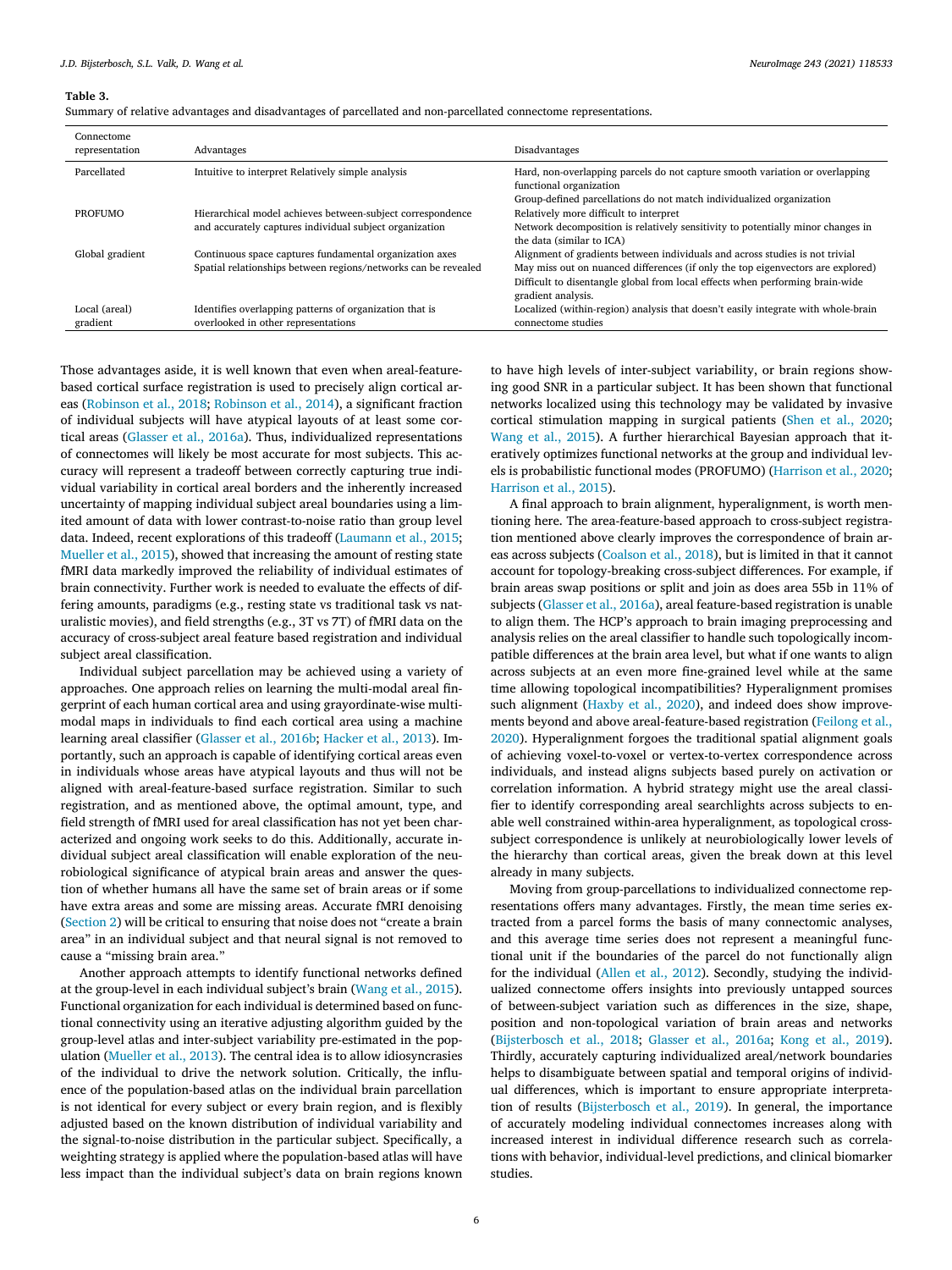<span id="page-6-0"></span>

**Fig. 1..** Overview of methods and parcellations as a function of algorithmic constraints (x-axis; parcellated to non-parcellated) and input data (y-axis; individual subject to group).

For individual difference research, sample size is another important consideration because sampling variability leads to inflated and inconsistent correlations between connectome representations and nonimaging variables such as behavior/ lifestyle/ cognition/ symptoms [\(Marek](#page-8-0) et al., 2020). Importantly, we have to adjust our expectations and appreciate that realistic and reproducible effect sizes of brainbehavior correlations are likely (much) smaller than previously reported [\(Lindquist,](#page-8-0) 2021), and accordingly larger samples are needed to reliably and reproducibly detect these effects. In the past, most studies had relatively small sample sizes and therefore required high thresholds for significance due to simple power restrictions and by definition any findings that passed significance had a relatively high effect size. However, these findings have often failed to replicate in new samples [\(Ioannidis,](#page-8-0) 2017; [Poldrack](#page-8-0) et al., 2017), because they are largely driven by sampling variability [\(Marek](#page-8-0) et al., 2020). The availability of large-scale neuroimaging datasets offers opportunities for addressing past challenges with reproducibility. However, this requires an acceptance that small, but reproducible, effect sizes are the norm and are worthy of investigation [\(Lindquist,](#page-8-0) 2021).

# **6. Conclusion**

The field has come a long way in the years since the last NeuroImage special issue on the connectome. The way the functional connectome is conceptualized (both theoretically and analytically) has expanded to take into consideration overlapping networks and multiple organizational axes/gradients. These different representations of resting state fMRI data offer very valuable and complementary insights into the organizational principles of brain function. Additionally, greater awareness of between-subject variability has driven detailed assessments of the individualized connectome and methodological advances in preprocessing, cross-subject registration, and individualized parcellation. In Fig. 1, we provide a schematic of recent brain representations positioned along the two major axes of innovation (i.e., non-parcellated and individualized representations). The positioning of connectome representations along this schematic are relative and approximate based on implementations and examples in the current literature (i.e., axes do not represent quantifiable units). Nevertheless, we hope that this schematic - along with the summary Tables in this article - will aid the reader in their understanding of the relationships between different representations of the connectome.

Given the expansive landscape of definitions, methods, and tradeoffs in studying the connectome, the term 'functional connectivity' has become overly broad and perhaps inaccurate. Therefore, greater specificity is needed to describe how we represent the brain, which assumptions and constraints are required, and how these might affect results and interpretation [\(Bijsterbosch](#page-7-0) et al., 2020).

Looking ahead, many unanswered questions about the functional connectome remain. Further research is needed to better understand the biological basis of fMRI-derived connectomes. For example, detailed comparisons of non-invasive functional connectomes to invasively defined structural connectomes or invasive functional recordings in nonhuman primates may enable validation of the best ways to model functional connectivity [\(Bentley](#page-7-0) et al., 2016; [Hayashi](#page-8-0) et al., 2021). Additionally, more work is needed to establish the clinical utility of connectomic measures, for example for early diagnosis (e.g., in Alzheimer's Disease), and prediction of treatment response (e.g., in Major Depressive Disorder). Although existing small-scale studies are suggestive of meaningful effects, full-scale clinical trials are needed to achieve meaningful clinical translation and impact patients. One factor that reduces the likelihood of such clinical trials is the lack of white-paper agreement on appropriate preprocessing and analysis approaches. To move towards such agreement, more comparative benchmarking research [\(Botvinik-Nezer](#page-7-0) et al., 2020; Ciric et al., [2017;](#page-7-0) Dadi et al., [2019\)](#page-7-0), standardization (e.g., BIDS), and collaboration is needed.

# **Author contributions**

JDB wrote the introduction section, parcellated connectome section, conclusion section, and parts of the individualized connectome section, and created the figure and tables. SLV wrote many parts of the nonparcellated connectome section. DW wrote parts of the section on the individualized connectome. MFG wrote the section on preprocessing and parts of the non-parcellated connectome section. All authors collaborated, reviewed, and commented extensively on the final manuscript and on the figure and tables.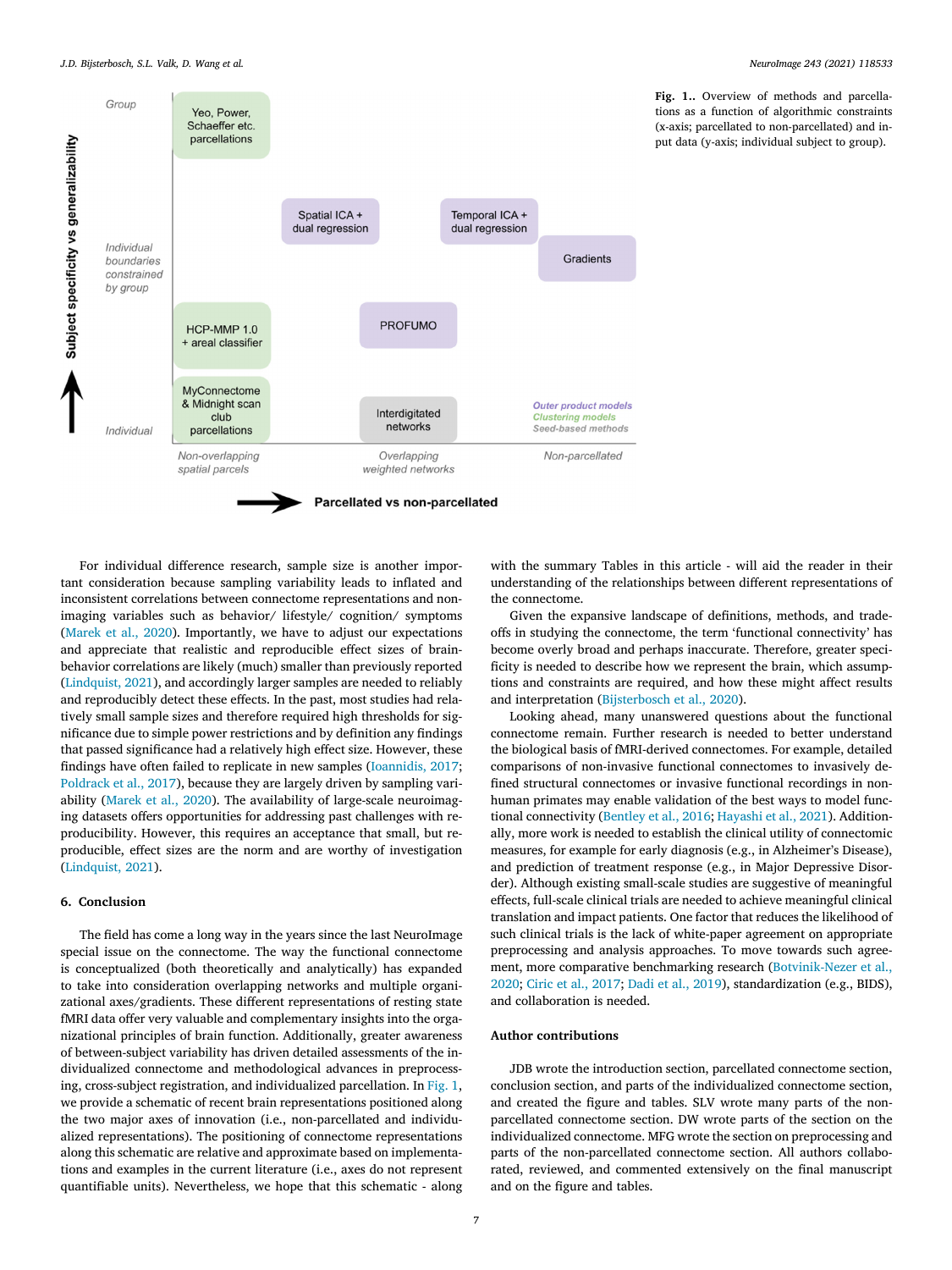## <span id="page-7-0"></span>**Data and code availability statement**

This review article does not include any relevant data or code

#### **Acknowledgments**

JDB is funded by the [NIH](https://doi.org/10.13039/100000098) (1 R34 [NS118618-01\)](https://doi.org/10.13039/100009607) and the McDonnell Center for Systems Neuroscience. SLV is funded by the Otto Hahn award from the Max Planck society. MFG is funded by the NIMH (R01MH060974). We thank Martin Lindquist for sharing his slides on realistic brain-behavior effect sizes, which he presented at the NIH Workshop on Advanced Statistical Methods and Dynamic Data Visualizations for Mental Health Studies in June 2021

#### **References**

- Abbas, A., Belloy, M., Kashyap, A., Billings, J., Nezafati, M., Schumacher, E.H., Keilholz, S., 2019. Quasi-periodic patterns contribute to functional connectivity in the brain. Neuroimage 191, 193–204. doi[:10.1016/j.neuroimage.2019.01.076.](https://doi.org/10.1016/j.neuroimage.2019.01.076)
- Allen, E.A., Erhardt, E.B., Wei, Y., Eichele, T., Calhoun, V.D., 2012. Capturing inter-subject variability with group independent component analysis of fMRI data: a simulation study. Neuroimage 59, 4141–4159. doi[:10.1016/j.neuroimage.2011.10.010.](https://doi.org/10.1016/j.neuroimage.2011.10.010)
- Andersson, J.L., Hutton, C., Ashburner, J., Turner, R., Friston, K., 2001. Modeling geometric deformations in EPI time series. Neuroimage 13, 903–919. doi[:10.1006/nimg.2001.0746.](https://doi.org/10.1006/nimg.2001.0746)
- Andersson, J.L.R., Graham, M.S., Drobnjak, I., Zhang, H., Campbell, J., 2018. Susceptibility-induced distortion that varies due to motion: correction in diffusion MR without acquiring additional data. Neuroimage 171, 277–295. doi[:10.1016/j.neuroimage.2017.12.040.](https://doi.org/10.1016/j.neuroimage.2017.12.040)
- Andersson, J.L.R., Graham, M.S., Drobnjak, I., Zhang, H., Filippini, N., Bastiani, M., 2017. Towards a comprehensive framework for movement and distortion correction of diffusion MR images: within volume movement. Neuroimage 152, 450–466. doi[:10.1016/j.neuroimage.2017.02.085.](https://doi.org/10.1016/j.neuroimage.2017.02.085)
- Assem, M., Glasser, M.F., Van Essen, D.C., Duncan, J., 2020. A domain-general cognitive core defined in multimodally parcellated human cortex. Cereb. Cortex 30, 4361–4380. doi[:10.1093/cercor/bhaa023.](https://doi.org/10.1093/cercor/bhaa023)
- Assem, M., Shashidhara, S., Glasser, M.F., Duncan, J., 2021. Precise topology of adjacent domain-general and sensory-biased regions in the human brain. BioRxiv doi[:10.1101/2021.02.21.431622.](https://doi.org/10.1101/2021.02.21.431622)
- Beckmann, C.F., Smith, S.M., 2004. Probabilistic independent component analysis for functional magnetic resonance imaging. IEEE Trans. Med. Imaging 23, 137–152. doi[:10.1109/TMI.2003.822821.](https://doi.org/10.1109/TMI.2003.822821)
- Bentley, W.J., Li, J.M., Snyder, A.Z., Raichle, M.E., Snyder, L.H., 2016. Oxygen level and LFP in task-positive and task-negative areas: bridging BOLD fMRI and electrophysiology. Cereb. Cortex 26, 346–357. doi[:10.1093/cercor/bhu260.](https://doi.org/10.1093/cercor/bhu260)
- Betzel, R.F., Bassett, D.S., 2017. Multi-scale brain networks. Neuroimage 160, 73–83. doi[:10.1016/j.neuroimage.2016.11.006.](https://doi.org/10.1016/j.neuroimage.2016.11.006)
- Bijsterbosch, J.D., Beckmann, C.F., Woolrich, M.W., Smith, S.M., Harrison, S.J., 2019. The relationship between spatial configuration and functional connectivity of brain regions revisited. Elife 8. doi[:10.7554/eLife.44890.](https://doi.org/10.7554/eLife.44890)
- Bijsterbosch, J.D., Woolrich, M.W., Glasser, M.F., Robinson, E.C., Beckmann, C.F., Van Essen, D.C., Harrison, S.J., Smith, S.M., 2018. The relationship between spatial configuration and functional connectivity of brain regions. Elife 7 doi[:10.7554/eLife.32992.](https://doi.org/10.7554/eLife.32992)
- Bijsterbosch, J., Harrison, S., Duff, E., Alfaro-Almagro, F., Woolrich, M., Smith, S., 2017a. Investigations into within- and between-subject resting-state amplitude variations. Neuroimage 159, 57–69. doi[:10.1016/j.neuroimage.2017.07.014.](https://doi.org/10.1016/j.neuroimage.2017.07.014)
- Bijsterbosch, J., Harrison, S.J., Jbabdi, S., Woolrich, M., Beckmann, C., Smith, S., Duff, E.P., 2020. Challenges and future directions for representations of functional brain organization. Nat. Neurosci. 1–12. doi[:10.1038/s41593-020-00726-z.](https://doi.org/10.1038/s41593-020-00726-z)

[Bijsterbosch,](http://refhub.elsevier.com/S1053-8119(21)00806-5/sbref0015) J., [Smith,](http://refhub.elsevier.com/S1053-8119(21)00806-5/sbref0015) S.M., [Beckmann,](http://refhub.elsevier.com/S1053-8119(21)00806-5/sbref0015) C.F., 2017b. Introduction to Resting State FMRI Functional Connectivity, Oxford [Neuroimaging](http://refhub.elsevier.com/S1053-8119(21)00806-5/sbref0015) Primers. Oxford University Press.

- Biswal, B.B., 2012. Resting state fMRI: a personal history. Neuroimage 62, 938–944. doi[:10.1016/j.neuroimage.2012.01.090.](https://doi.org/10.1016/j.neuroimage.2012.01.090)
- Botvinik-Nezer, R., Holzmeister, F., Camerer, C.F., Dreber, A., Huber, J., Johannesson, M., Kirchler, M., Iwanir, R., Mumford, J.A., Adcock, R.A., Avesani, P., Baczkowski, B.M., Bajracharya, A., Bakst, L., Ball, S., Barilari, M., Bault, N., Beaton, D., Beitner, J., Benoit, R.G., Berkers, R.M.W.J., Bhanji, J.P., Biswal, B.B., Bobadilla-Suarez, S., Bortolini, T., Bottenhorn, K.L., Bowring, A., Braem, S., Brooks, H.R., Brudner, E.G., Calderon, C.B., Camilleri, J.A., Castrellon, J.J., Cecchetti, L., Cieslik, E.C., Cole, Z.J., Collignon, O., Cox, R.W., Cunningham, W.A., Czoschke, S., Dadi, K., Davis, C.P., Luca, A.D., Delgado, M.R., Demetriou, L., Dennison, J.B., Di, X., Dickie, E.W., Dobryakova, E., Donnat, C.L., Dukart, J., Duncan, N.W., Durnez, J., Eed, A., Eickhoff, S.B., Erhart, A., Fontanesi, L., Fricke, G.M., Fu, S., Galván, A., Gau, R., Genon, S., Glatard, T., Glerean, E., Goeman, J.J., Golowin, S.A.E., González-García, C., Gorgolewski, K.J., Grady, C.L., Green, M.A., Guassi Moreira, J.F., Guest, O., Hakimi, S., Hamilton, J.P., Hancock, R., Handjaras, G., Harry, B.B., Hawco, C., Herholz, P., Herman, G., Heunis, S., Hoffstaedter, F., Hogeveen, J., Holmes, S., Hu, C.-.P., Huettel, S.A., Hughes, M.E., Iacovella, V., Iordan, A.D., Isager, P.M., Isik, A.I., Jahn, A., Johnson, M.R., Johnstone, T., Joseph, M.J.E., Juliano, A.C., Kable, J.W., Kassinopoulos, M., Koba, C., Kong, X.-.Z., Koscik, T.R., Kucukboyaci, N.E., Kuhl, B.A., Kupek, S., Laird, A.R., Lamm, C., Langner, R., Lauharatanahirun, N., Lee, H., Lee, S., Leemans, A., Leo, A., Lesage, E., Li, F., Li, M.Y.C., Lim, P.C., Lintz, E.N., Liphardt, S.W., Losecaat

Vermeer, A.B., Love, B.C., Mack, M.L., Malpica, N., Marins, T., Maumet, C., McDonald, K., McGuire, J.T., Melero, H., Méndez Leal, A.S., Meyer, B., Meyer, K.N., Mihai, G., Mitsis, G.D., Moll, J., Nielson, D.M., Nilsonne, G., Notter, M.P., Olivetti, E., Onicas, A.I., Papale, P., Patil, K.R., Peelle, J.E., Pérez, A., Pischedda, D., Poline, J.-.B., Prystauka, Y., Ray, S., Reuter-Lorenz, P.A., Reynolds, R.C., Ricciardi, E., Rieck, J.R., Rodriguez-Thompson, A.M., Romyn, A., Salo, T., Samanez-Larkin, G.R., Sanz-Morales, E., Schlichting, M.L., Schultz, D.H., Shen, Q., Sheridan, M.A., Silvers, J.A., Skagerlund, K., Smith, A., Smith, D.V., Sokol-Hessner, P., Steinkamp, S.R., Tashjian, S.M., Thirion, B., Thorp, J.N., Tinghög, G., Tisdall, L., Tompson, S.H., Toro-Serey, C., Torre Tresols, J.J., Tozzi, L., Truong, V., Turella, L., van 't Veer, A.E., Verguts, T., Vettel, J.M., Vijayarajah, S., Vo, K., Wall, M.B., Weeda, W.D., Weis, S., White, D.J., Wisniewski, D., Xifra-Porxas, A., Yearling, E.A., Yoon, S., Yuan, R., Yuen, K.S.L., Zhang, L., Zhang, X., Zosky, J.E., Nichols, T.E., Poldrack, R.A., Schonberg, T., 2020. Variability in the analysis of a single neuroimaging dataset by many teams. Nature doi[:10.1038/s41586-020-2314-9.](https://doi.org/10.1038/s41586-020-2314-9)

- Braga, R.M., Buckner, R.L., 2017. Parallel interdigitated distributed networks within the individual estimated by intrinsic functional connectivity. Neuron 95, 457–471. doi[:10.1016/j.neuron.2017.06.038,](https://doi.org/10.1016/j.neuron.2017.06.038) e5.
- Brennan, B.P., Wang, D., Li, M., Perriello, C., Ren, J., Elias, J.A., Van Kirk, N.P., Krompinger, J.W., Pope Jr., H.G., Haber, S.N., Rauch, S.L., Baker, J.T., Liu, H., 2019. Use of an individual-level approach to identify cortical connectivity biomarkers in obsessive-compulsive disorder. Biol. Psychiatry Cogn. Neurosci. Neuroimag. 4, 27– 38. doi[:10.1016/j.bpsc.2018.07.014.](https://doi.org/10.1016/j.bpsc.2018.07.014)

[Brodmann,](http://refhub.elsevier.com/S1053-8119(21)00806-5/sbref0020) K., 1908. Beiträge Zur Histologischen Lokalisation der [Großhirnrinde.](http://refhub.elsevier.com/S1053-8119(21)00806-5/sbref0020)

- Burgess, G.C., Kandala, S., Nolan, D., Laumann, T.O., Power, J.D., Adeyemo, B., Harms, M.P., Petersen, S.E., Barch, D.M., 2016. Evaluation of denoising strategies to address motion-correlated artifacts in resting-state functional magnetic resonance imaging data from the human connectome project. Brain Connect. 6, 669–680. doi[:10.1089/brain.2016.0435.](https://doi.org/10.1089/brain.2016.0435)
- Burt, J.B., Demirtaş, M., Eckner, W.J., Navejar, N.M., Ji, J.L., Martin, W.J., Bernacchia, A., Anticevic, A., Murray, J.D., 2018. Hierarchy of transcriptomic specialization across human cortex captured by structural neuroimaging topography. Nat. Neurosci. 21, 1251–1259. doi[:10.1038/s41593-018-0195-0.](https://doi.org/10.1038/s41593-018-0195-0)
- Calhoun, V.D., Adali, T., Pearlson, G.D., Pekar, J.J., 2001. A method for making group inferences from functional MRI data using independent component analysis. Hum. Brain Mapp. 14, 140–151. doi[:10.1002/hbm.1048.](https://doi.org/10.1002/hbm.1048)
- Casey, B.J., Cannonier, T., Conley, M.I., Cohen, A.O., Barch, D.M., Heitzeg, M.M., Soules, M.E., Teslovich, T., Dellarco, D.V., Garavan, H., Orr, C.A., Wager, T.D., Banich, M.T., Speer, N.K., Sutherland, M.T., Riedel, M.C., Dick, A.S., Bjork, J.M., Thomas, K.M., Chaarani, B., Mejia, M.H., Hagler, D.J., Jr, Daniela, Cornejo, M., Sicat, C.S., Harms, M.P., Dosenbach, N.U.F., Rosenberg, M., Earl, E., Bartsch, H., Watts, R., Polimeni, J.R., Kuperman, J.M., Fair, D.A., Dale, A.M.ABCD Imaging Acquisition Workgroup, 2018. The Adolescent Brain Cognitive Development (ABCD) study: imaging acquisition across 21 sites. Dev. Cogn. Neurosci 32, 43–54. doi[:10.1016/j.dcn.2018.03.001.](https://doi.org/10.1016/j.dcn.2018.03.001)
- Catani, M., Thiebaut de Schotten, M., Slater, D., Dell'Acqua, F., 2013. Con-nectomic approaches before the connectome. Neuroimage 80, 2–13. doi[:10.1016/j.neuroimage.2013.05.109.](https://doi.org/10.1016/j.neuroimage.2013.05.109)
- Chandrasekaran, S., Bickel, S., Herrero, J.L., Kim, J.-.W., Markowitz, N., Espinal, E., Bhagat, N.A., Ramdeo, R., Xu, J., Glasser, M.F., Bouton, C.E., Mehta, A.D., 2020. Evoking highly focal percepts in the fingertips through targeted stimulation of sulcal regions of the brain for sensory restoration. bioRxiv doi[:10.1101/2020.11.06.20217372.](https://doi.org/10.1101/2020.11.06.20217372)
- Ciric, R., Wolf, D.H., Power, J.D., Roalf, D.R., Baum, G.L., Ruparel, K., Shinohara, R.T., Elliott, M.A., Eickhoff, S.B., Davatzikos, C., Gur, R.C., Gur, R.E., Bassett, D.S., Satterthwaite, T.D., 2017. Benchmarking of participant-level confound regression strategies for the control of motion artifact in studies of functional connectivity. Neuroimage 154, 174–187. doi[:10.1016/j.neuroimage.2017.03.020.](https://doi.org/10.1016/j.neuroimage.2017.03.020)
- Coalson, T.S., Van Essen, D.C., Glasser, M.F., 2018. The impact of traditional neuroimaging methods on the spatial localization of cortical areas. Proc. Natl. Acad. Sci. U. S. A. 115, E6356–E6365. doi[:10.1073/pnas.1801582115.](https://doi.org/10.1073/pnas.1801582115)
- Craddock, R.C., James, G.A., Holtzheimer 3rd, P.E., Hu, X.P., Mayberg, H.S., 2012. A whole brain fMRI atlas generated via spatially constrained spectral clustering. Hum. Brain Mapp. 33, 1914–1928. doi[:10.1002/hbm.21333.](https://doi.org/10.1002/hbm.21333)
- Dadi, K., Rahim, M., Abraham, A., Chyzhyk, D., Milham, M., Thirion, B., Varoquaux, G.Alzheimer's Disease Neuroimaging Initiative, 2019. Benchmarking functional connectome-based predictive models for resting-state fMRI. Neuroimage 192, 115–134. doi[:10.1016/j.neuroimage.2019.02.062.](https://doi.org/10.1016/j.neuroimage.2019.02.062)
- Dohmatob, E., Richard, H., Pinho, A.L., Thirion, B., 2021. Brain topography beyond parcellations: local gradients of functional maps. Neuroimage 229, 117706. doi[:10.1016/j.neuroimage.2020.117706.](https://doi.org/10.1016/j.neuroimage.2020.117706)
- Duff, E.P., Makin, T., Cottaar, M., Smith, S.M., Woolrich, M.W., 2018. Disambiguating brain functional connectivity. Neuroimage 173, 540–550. doi[:10.1016/j.neuroimage.2018.01.053.](https://doi.org/10.1016/j.neuroimage.2018.01.053)
- Duncan, J., 2010. The multiple-demand (MD) system of the primate brain: mental programs for intelligent behaviour. Trends Cogn. Sci. 14, 172–179. doi[:10.1016/j.tics.2010.01.004.](https://doi.org/10.1016/j.tics.2010.01.004)
- Eickhoff, S.B., Yeo, B.T.T., Genon, S., 2018. Imaging-based parcellations of the human brain. Nat. Rev. Neurosci. 19, 672–686. doi[:10.1038/s41583-018-0071-7.](https://doi.org/10.1038/s41583-018-0071-7)
- Feilong, M., Swaroop Guntupalli, J., Haxby, J.V., 2020. The neural basis of intelligence in fine-grained cortical topographies. Cold Spring Harbor Lab. doi[:10.1101/2020.06.06.138099.](https://doi.org/10.1101/2020.06.06.138099)
- Finn, E.S., Shen, X., Scheinost, D., Rosenberg, M.D., Huang, J., Chun, M.M., Papademetris, X., Constable, R.T., 2015. Functional connectome fingerprinting: identifying individuals using patterns of brain connectivity. Nat. Neurosci. 18, 1664–1671. doi[:10.1038/nn.4135.](https://doi.org/10.1038/nn.4135)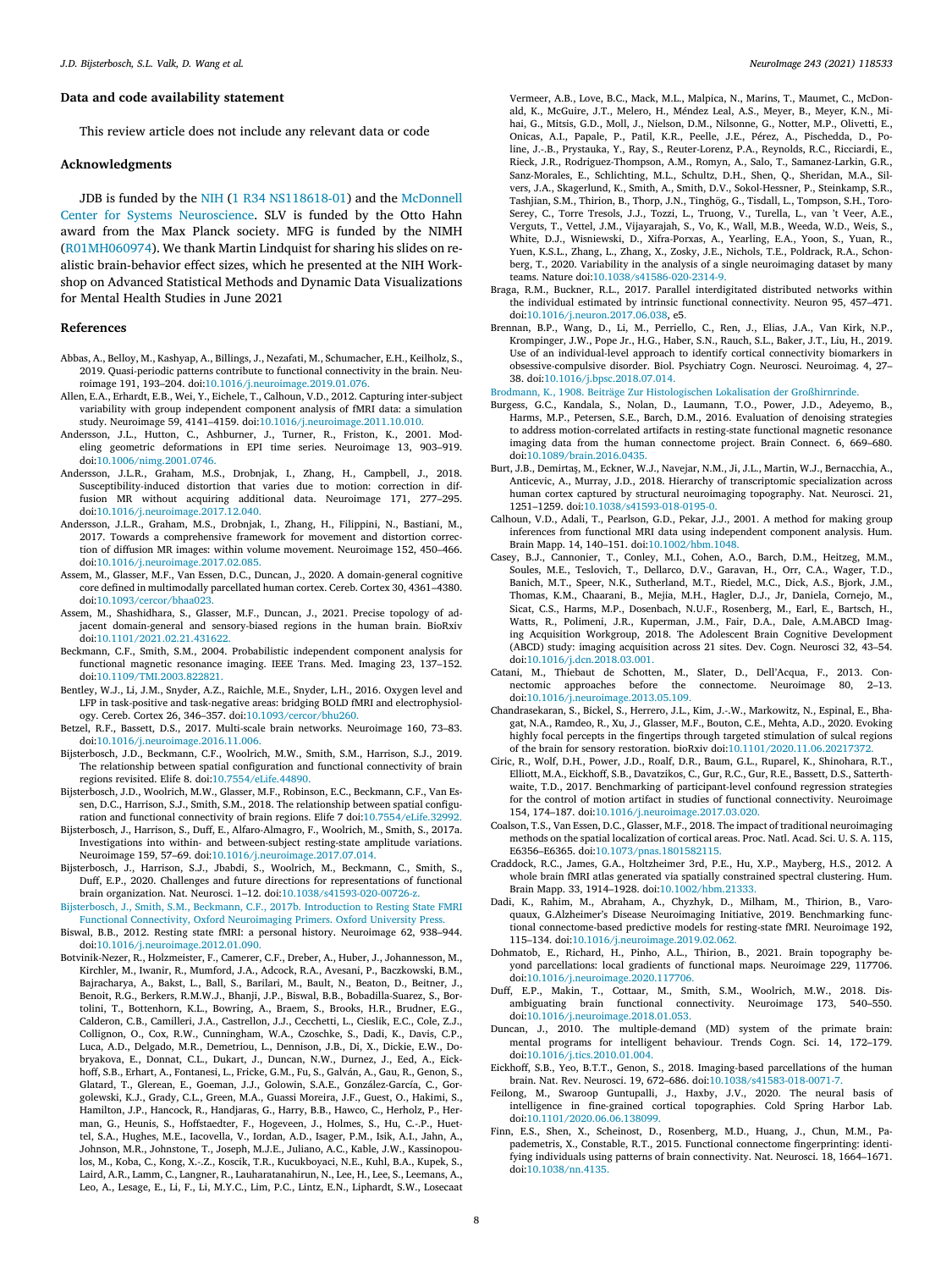<span id="page-8-0"></span>Fornito, A., Arnatkevičiūtė, A., Fulcher, B.D., 2019. Bridging the gap between connectome and transcriptome. Trends Cogn. Sci. 23, 34–50. doi[:10.1016/j.tics.2018.10.005.](https://doi.org/10.1016/j.tics.2018.10.005)

- Friston, K., 2009. Causal modelling and brain connectivity in functional magnetic resonance imaging. PLoS Biol. doi[:10.1371/journal.pbio.1000033.](https://doi.org/10.1371/journal.pbio.1000033)
- Glasser, M.F., Coalson, T.S., Bijsterbosch, J.D., Harrison, S.J., Harms, M.P., Anticevic, A., Van Essen, D.C., Smith, S.M., 2019. Classification of temporal ICA components for separating global noise from fMRI data: reply to Power. Neuroimage 197, 435–438. doi[:10.1016/j.neuroimage.2019.04.046.](https://doi.org/10.1016/j.neuroimage.2019.04.046)
- Glasser, M.F., Coalson, T.S., Bijsterbosch, J.D., Harrison, S.J., Harms, M.P., Anticevic, A., Van Essen, D.C., Smith, S.M., 2018. Using temporal ICA to selectively remove global noise while preserving global signal in functional MRI data. Neuroimage 181, 692– 717. doi[:10.1016/j.neuroimage.2018.04.076.](https://doi.org/10.1016/j.neuroimage.2018.04.076)
- Glasser, M.F., Coalson, T.S., Robinson, E.C., Hacker, C.D., Harwell, J., Yacoub, E., Ugurbil, K., Andersson, J., Beckmann, C.F., Jenkinson, M., Smith, S.M., Van Essen, D.C., 2016a. A multi-modal parcellation of human cerebral cortex. Nature 536, 171–178. doi[:10.1038/nature18933.](https://doi.org/10.1038/nature18933)
- Glasser, M.F., Smith, S.M., Marcus, D.S., Andersson, J.L.R., Auerbach, E.J., Behrens, T.E.J., Coalson, T.S., Harms, M.P., Jenkinson, M., Moeller, S., Robinson, E.C., Sotiropoulos, S.N., Xu, J., Yacoub, E., Ugurbil, K., Van Essen, D.C., 2016b. The Human Connectome Project's neuroimaging approach. Nat. Neurosci. 19, 1175–1187. doi[:10.1038/nn.4361.](https://doi.org/10.1038/nn.4361)
- Glasser, M.F., Sotiropoulos, S.N., Wilson, J.A., Coalson, T.S., Fischl, B., Andersson, J.L., Xu, J., Jbabdi, S., Webster, M., Polimeni, J.R., Van Essen, D.C., Jenkinson, M., Consortium, WU-Minn HCP, 2013. The minimal preprocessing pipelines for the Human Connectome Project. Neuroimage 80, 105–124. doi[:10.1016/j.neuroimage.2013.04.127.](https://doi.org/10.1016/j.neuroimage.2013.04.127)
- Gordon, E.M., Laumann, T.O., Adeyemo, B., Huckins, J.F., Kelley, W.M., Petersen, S.E., 2016. Generation and evaluation of a cortical area parcellation from resting-state correlations. Cereb. Cortex 26, 288–303. doi[:10.1093/cercor/bhu239.](https://doi.org/10.1093/cercor/bhu239)
- Gordon, E.M., Laumann, T.O., Gilmore, A.W., Newbold, D.J., Greene, D.J., Berg, J.J., Ortega, M., Hoyt-Drazen, C., Gratton, C., Sun, H., Hampton, J.M., Coalson, R.S., Nguyen, A.L., McDermott, K.B., Shimony, J.S., Snyder, A.Z., Schlaggar, B.L., Petersen, S.E., Nelson, S.M., Dosenbach, N.U.F., 2017. Precision functional mapping of individual human brains. Neuron 95, 791–807. doi[:10.1016/j.neuron.2017.07.011,](https://doi.org/10.1016/j.neuron.2017.07.011) e7.
- Griffanti, L., Salimi-Khorshidi, G., Beckmann, C.F., Auerbach, E.J., Douaud, G., Sexton, C.E., Zsoldos, E., Ebmeier, K.P., Filippini, N., Mackay, C.E., Moeller, S., Xu, J., Yacoub, E., Baselli, G., Ugurbil, K., Miller, K.L., Smith, S.M., 2014. ICA-based artefact removal and accelerated fMRI acquisition for improved resting state network imaging. Neuroimage 95, 232–247. doi[:10.1016/j.neuroimage.2014.03.034.](https://doi.org/10.1016/j.neuroimage.2014.03.034)
- Haak, K.V., Beckmann, C.F., 2020. Understanding brain organisation in the face of functional heterogeneity and functional multiplicity. Neuroimage 220, 117061. doi[:10.1016/j.neuroimage.2020.117061.](https://doi.org/10.1016/j.neuroimage.2020.117061)
- Haak, K.V., Marquand, A.F., Beckmann, C.F., 2018. Connectopic mapping with restingstate fMRI. Neuroimage 170, 83–94. doi[:10.1016/j.neuroimage.2017.06.075.](https://doi.org/10.1016/j.neuroimage.2017.06.075)
- Hacker, C.D., Laumann, T.O., Szrama, N.P., Baldassarre, A., Snyder, A.Z., Leuthardt, E.C., Corbetta, M., 2013. Resting state network estimation in individual subjects. Neuroimage 82, 616–633. doi[:10.1016/j.neuroimage.2013.05.108.](https://doi.org/10.1016/j.neuroimage.2013.05.108)
- Harms, M.P., Somerville, L.H., Ances, B.M., Andersson, J., Barch, D.M., Bastiani, M., Bookheimer, S.Y., Brown, T.B., Buckner, R.L., Burgess, G.C., Coalson, T.S., Chappell, M.A., Dapretto, M., Douaud, G., Fischl, B., Glasser, M.F., Greve, D.N., Hodge, C., Jamison, K.W., Jbabdi, S., Kandala, S., Li, X., Mair, R.W., Mangia, S., Marcus, D., Mascali, D., Moeller, S., Nichols, T.E., Robinson, E.C., Salat, D.H., Smith, S.M., Sotiropoulos, S.N., Terpstra, M., Thomas, K.M., Tisdall, M.D., Ugurbil, K., van der Kouwe, A., Woods, R.P., Zöllei, L., Van Essen, D.C., Yacoub, E., 2018. Extending the human connectome project across ages: imaging protocols for the lifespan development and aging projects. Neuroimage 183, 972–984. doi[:10.1016/j.neuroimage.2018.09.060.](https://doi.org/10.1016/j.neuroimage.2018.09.060)
- Harrison, S.J., Bijsterboch, J.D., Segerdahl, A.R., Fitzgibbon, S.P., Farahibozorg, S.-.R., Duff, E.P., Smith, S.M., Woolrich, M.W., 2020. Modelling subject variability in the spatial and temporal characteristics of functional modes. Neuroimage 117226. doi[:10.1016/j.neuroimage.2020.117226.](https://doi.org/10.1016/j.neuroimage.2020.117226)
- Harrison, S.J., Woolrich, M.W., Robinson, E.C., Glasser, M.F., Beckmann, C.F., Jenkinson, M., Smith, S.M., 2015. Large-scale probabilistic functional modes from resting state fMRI. Neuroimage 109, 217–231. doi[:10.1016/j.neuroimage.2015.01.013.](https://doi.org/10.1016/j.neuroimage.2015.01.013)
- Haxby, J.V., Guntupalli, J.S., Nastase, S.A., Feilong, M., 2020. Hyperalignment: modeling shared information encoded in idiosyncratic cortical topographies. Elife 9. doi[:10.7554/eLife.56601.](https://doi.org/10.7554/eLife.56601)
- Hayashi, T., Hou, Y., Glasser, M.F., Autio, J.A., Knoblauch, K., Inoue-Murayama, M., Coalson, T., Yacoub, E., Smith, S., Kennedy, H., Van Essen, D.C., 2021. The nonhuman primate neuroimaging and neuroanatomy project. Neuroimage 229, 117726. doi[:10.1016/j.neuroimage.2021.117726.](https://doi.org/10.1016/j.neuroimage.2021.117726)
- Honey, C.J., Sporns, O., Cammoun, L., Gigandet, X., Thiran, J.P., Meuli, R., Hagmann, P., 2009. Predicting human resting-state functional connectivity from structural connectivity. Proc. Natl. Acad. Sci. U. S. A. 106, 2035–2040. doi[:10.1073/pnas.0811168106.](https://doi.org/10.1073/pnas.0811168106)
- Hong, S.-.J., Vos de Wael, R., Bethlehem, R.A.I., Lariviere, S., Paquola, C., Valk, S.L., Milham, M.P., Di Martino, A., Margulies, D.S., Smallwood, J., Bernhardt, B.C., 2019. Atypical functional connectome hierarchy in autism. Nat. Commun. 10, 1022. doi[:10.1038/s41467-019-08944-1.](https://doi.org/10.1038/s41467-019-08944-1)
- Hong, S.-.J., Xu, T., Nikolaidis, A., Smallwood, J., Margulies, D.S., Bernhardt, B., Vogelstein, J., Milham, M.P., 2020. Toward a connectivity gradient-based framework for reproducible biomarker discovery. Neuroimage 223, 117322. doi[:10.1016/j.neuroimage.2020.117322.](https://doi.org/10.1016/j.neuroimage.2020.117322)
- Huntenburg, J.M., Bazin, P.-.L., Margulies, D.S., 2018. Large-scale gradients in human cortical organization. Trends Cogn. Sci. 22, 21–31. doi[:10.1016/j.tics.2017.11.002.](https://doi.org/10.1016/j.tics.2017.11.002)
- Huth, A.G., de Heer, W.A., Griffiths, T.L., Theunissen, F.E., Gallant, J.L., 2016. Natural speech reveals the semantic maps that tile human cerebral cortex. Nature 532, 453– 458. doi[:10.1038/nature17637.](https://doi.org/10.1038/nature17637)
- Ioannidis, J.P.A., 2017. Acknowledging and overcoming nonreproducibility in basic and preclinical research. JAMA 317, 1019–1020. doi[:10.1001/jama.2017.0549.](https://doi.org/10.1001/jama.2017.0549)
- Kashyap, R., Kong, R., Bhattacharjee, S., Li, J., Zhou, J., Thomas Yeo, B.T., 2019. Individual-specific fMRI-Subspaces improve functional connectivity prediction of behavior. Neuroimage 189, 804–812. doi[:10.1016/j.neuroimage.2019.01.069.](https://doi.org/10.1016/j.neuroimage.2019.01.069)
- Kong, R., Li, J., Orban, C., Sabuncu, M.R., Liu, H., Schaefer, A., Sun, N., Zuo, X.-.N., Holmes, A.J., Eickhoff, S.B., Yeo, B.T.T., 2019. Spatial topography of individualspecific cortical networks predicts human cognition, personality, and emotion. Cereb. Cortex 29, 2533–2551. doi[:10.1093/cercor/bhy123.](https://doi.org/10.1093/cercor/bhy123)
- Laumann, T.O., Gordon, E.M., Adeyemo, B., Snyder, A.Z., Joo, S.J., Chen, M.-.Y., Gilmore, A.W., McDermott, K.B., Nelson, S.M., Dosenbach, N.U.F., Schlaggar, B.L., Mumford, J.A., Poldrack, R.A., Petersen, S.E., 2015. Functional system and areal organization of a highly sampled individual human brain. Neuron 87, 657–670. doi[:10.1016/j.neuron.2015.06.037.](https://doi.org/10.1016/j.neuron.2015.06.037)
- Lebois, L.A.M., Li, M., Baker, J.T., Wolff, J.D., Wang, D., Lambros, A.M., Grinspoon, E., Winternitz, S., Ren, J., Gönenç, A., Gruber, S.A., Ressler, K.J., Liu, H., Kaufman, M.L., 2021. Large-scale functional brain network architecture changes associated with trauma-related dissociation. Am. J. Psychiatry 178, 165–173. doi[:10.1176/appi.ajp.2020.19060647.](https://doi.org/10.1176/appi.ajp.2020.19060647)
- Li, M., Wang, D., Ren, J., Langs, G., Stoecklein, S., Brennan, B.P., Lu, J., Chen, H., Liu, H., 2019. Performing group-level functional image analyses based on homologous functional regions mapped in individuals. PLoS Biol. 17, e2007032. doi:10.1371/jour[nal.pbio.2007032.](https://doi.org/10.1371/journal.pbio.2007032)

[Lindquist,](http://refhub.elsevier.com/S1053-8119(21)00806-5/sbref0066) M., 2021. The Role of Statistics in Large Complex [Neuroimaging](http://refhub.elsevier.com/S1053-8119(21)00806-5/sbref0066) Studies.

- Marek, S., Tervo-Clemmens, B., Calabro, F.J., Montez, D.F., Kay, B.P., Hatoum, A.S., Donohue, M.R., Foran, W., Miller, R.L., Feczko, E., Miranda-Dominguez, O., Graham, A.M., Earl, E.A., Perrone, A.J., Cordova, M., Doyle, O., Moore, L.A., Conan, G., Uriarte, J., Snider, K., Tam, A., Chen, J., Newbold, D.J., Zheng, A., Seider, N.A., Van, A.N., Laumann, T.O., Thompson, W.K., Greene, D.J., Petersen, S.E., Nichols, T.E., Thomas Yeo, B.T., Barch, D.M., Garavan, H., Luna, B., Fair, D.A., Dosenbach, N.U.F., 2020. Towards Reproducible Brain-Wide Association Studies (p. 2020.08.21.257758). https://doi.org/10.1101/2020.08.21.257758
- Margulies, D.S., Ghosh, S.S., Goulas, A., Falkiewicz, M., Huntenburg, J.M., Langs, G., Bezgin, G., Eickhoff, S.B., Castellanos, F.X., Petrides, M., Jefferies, E., Smallwood, J., 2016. Situating the default-mode network along a principal gradient of macroscale cortical organization. Proc. Natl. Acad. Sci. U. S. A. 113, 12574–12579. doi[:10.1073/pnas.1608282113.](https://doi.org/10.1073/pnas.1608282113)
- Marquand, A.F., Haak, K.V., Beckmann, C.F., 2017. Functional corticostriatal connection topographies predict goal directed behaviour in humans. Nat. Hum. Behav. 1, 0146. doi[:10.1038/s41562-017-0146.](https://doi.org/10.1038/s41562-017-0146)
- Mesulam, M.M., 1998. From sensation to cognition. Brain 121 (Pt 6), 1013–1052. doi[:10.1093/brain/121.6.1013.](https://doi.org/10.1093/brain/121.6.1013)
- Mesulam, M.-.M., Mufson, E.J., 1985. Association and Auditory Cortices. In: Peters, A., Jones, E.G. (Eds.), The Insula of Reil in Man and Monkey. Springer US, Boston, MA, pp. 179–226. doi[:10.1007/978-1-4757-9619-3\\_5.](https://doi.org/10.1007/978-1-4757-9619-3_5)
- Miller, K.L., Alfaro-Almagro, F., Bangerter, N.K., Thomas, D.L., Yacoub, E., Xu, J., Bartsch, A.J., Jbabdi, S., Sotiropoulos, S.N., Andersson, J.L.R., Griffanti, L., Douaud, G., Okell, T.W., Weale, P., Dragonu, I., Garratt, S., Hudson, S., Collins, R., Jenkinson, M., Matthews, P.M., Smith, S.M., 2016. Multimodal population brain imaging in the UK Biobank prospective epidemiological study. Nat. Neurosci. 19, 1523– 1536. doi[:10.1038/nn.4393.](https://doi.org/10.1038/nn.4393)
- Montez, D.F., Van, A.N., Miller, R.L., Seider, N.A., Marek, S., Zheng, A., Newbold, D.J., Scheidter, K., Feczko, E., Perrone, A.J., Miranda-Dominguez, O., Earl, E.A., Kay, B.P., Jha, A.K., Sotiras, A., Laumann, T.O., Greene, D.J., Gordon, E.M., Dylan Tisdall, M., Van Der Kouwe, A., Fair, D.A., Dosenbach, N.U.F., 2021. Using synthetic MR images for field map-less distortion correction. bioRxiv doi[:10.1101/2021.03.13.435270.](https://doi.org/10.1101/2021.03.13.435270)
- Mueller, S., Wang, D., Fox, M.D., Pan, R., Lu, J., Li, K., Sun, W., Buckner, R.L., Liu, H., 2015. Reliability correction for functional connectivity: theory and implementation. Hum. Brain Mapp. 36, 4664–4680. doi[:10.1002/hbm.22947.](https://doi.org/10.1002/hbm.22947)
- Mueller, S., Wang, D., Fox, M.D., Yeo, B.T.T., Sepulcre, J., Sabuncu, M.R., Shafee, R., Lu, J., Liu, H., 2013. Individual variability in functional connectivity architecture of the human brain. Neuron 77, 586–595. doi[:10.1016/j.neuron.2012.12.028.](https://doi.org/10.1016/j.neuron.2012.12.028)
- Mumford, J.A., Ramsey, J.D., 2014. Bayesian networks for fMRI: a primer. Neuroimage 86, 573–582. doi[:10.1016/j.neuroimage.2013.10.020.](https://doi.org/10.1016/j.neuroimage.2013.10.020)
- Murphy, A.C., Bertolero, M.A., Papadopoulos, L., Lydon-Staley, D.M., Bassett, D.S., 2020. Multimodal network dynamics underpinning working memory. Nat. Commun. 11, 3035. doi[:10.1038/s41467-020-15541-0.](https://doi.org/10.1038/s41467-020-15541-0)
- Murphy, K., Birn, R.M., Handwerker, D.A., Jones, T.B., Bandettini, P.A., 2009. The impact of global signal regression on resting state correlations: are anti-correlated networks introduced? Neuroimage 44, 893–905. doi[:10.1016/j.neuroimage.2008.09.036.](https://doi.org/10.1016/j.neuroimage.2008.09.036)
- Nickerson, L.D., Smith, S.M., Öngür, D., Beckmann, C.F., 2017. Using dual regression to investigate network shape and amplitude in functional connectivity analyses. Front. Neurosci. 11, 115. doi[:10.3389/fnins.2017.00115.](https://doi.org/10.3389/fnins.2017.00115)
- Nieuwenhuys, R., 2013. The myeloarchitectonic studies on the human cerebral cortex of the Vogt-Vogt school, and their significance for the interpretation of functional neuroimaging data. Brain Struct. Funct. 218, 303–352. doi[:10.1007/s00429-012-0460-z.](https://doi.org/10.1007/s00429-012-0460-z)
- Paquola, C., Vos De Wael, R., Wagstyl, K., Bethlehem, R.A.I., Hong, S.-.J., Seidlitz, J., Bullmore, E.T., Evans, A.C., Misic, B., Margulies, D.S., Smallwood, J., Bernhardt, B.C., 2019. Microstructural and functional gradients are increasingly dissociated in transmodal cortices. PLoS Biol. 17, e3000284. doi[:10.1371/journal.pbio.3000284.](https://doi.org/10.1371/journal.pbio.3000284)
- Park, H.-.J., Friston, K.J., Pae, C., Park, B., Razi, A., 2018. Dynamic ef-fective connectivity in resting state fMRI. Neuroimage 180, 594–608. doi[:10.1016/j.neuroimage.2017.11.033.](https://doi.org/10.1016/j.neuroimage.2017.11.033)
- Pervaiz, U., Vidaurre, D., Woolrich, M.W., Smith, S.M., 2020. Optimis-ing network modelling methods for fMRI. NeuroImage 211, 116–604. doi[:10.1016/j.neuroimage.2020.116604.](https://doi.org/10.1016/j.neuroimage.2020.116604)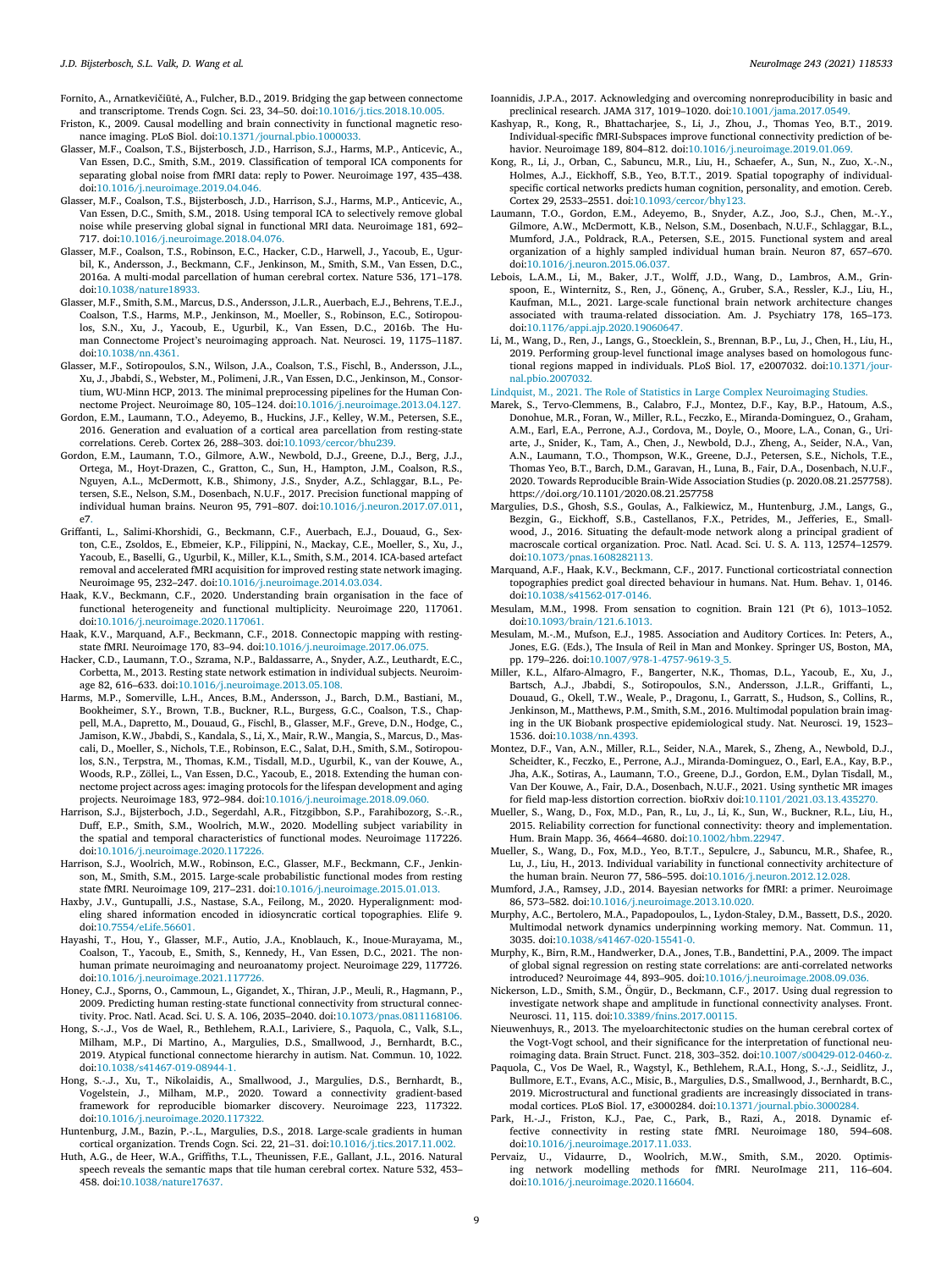- <span id="page-9-0"></span>Poldrack, R.A., Baker, C.I., Durnez, J., Gorgolewski, K.J., Matthews, P.M., Munafò, M.R., Nichols, T.E., Poline, J.-.B., Vul, E., Yarkoni, T., 2017. Scanning the horizon: towards transparent and reproducible neuroimaging research. Nat. Rev. Neurosci. 18, 115– 126. doi[:10.1038/nrn.2016.167.](https://doi.org/10.1038/nrn.2016.167)
- Power, J.D., 2017. A simple but useful way to assess fMRI scan qualities. Neuroimage 154, 150–158. doi[:10.1016/j.neuroimage.2016.08.009.](https://doi.org/10.1016/j.neuroimage.2016.08.009)
- Power, J.D., Barnes, K.A., Snyder, A.Z., Schlaggar, B.L., Petersen, S.E., 2012. Spurious but systematic correlations in functional connectivity MRI networks arise from subject motion. Neuroimage 59, 2142–2154. doi[:10.1016/j.neuroimage.2011.10.018.](https://doi.org/10.1016/j.neuroimage.2011.10.018)
- Power, J.D., Cohen, A.L., Nelson, S.M., Wig, G.S., Barnes, K.A., Church, J.A., Vogel, A.C., Laumann, T.O., Miezin, F.M., Schlaggar, B.L., Petersen, S.E., 2011. Functional network organization of the human brain. Neuron 72, 665–678. doi[:10.1016/j.neuron.2011.09.006.](https://doi.org/10.1016/j.neuron.2011.09.006)
- Power, J.D., Lynch, C.J., Adeyemo, B., Petersen, S.E., 2020. A critical, event-related appraisal of denoising in resting-state fMRI studies. Cereb. Cortex. [doi:10.1093/cer](https://doi.org/10.1093/cercor/bhaa139)cor/bhaa139.
- Power, J.D., Mitra, A., Laumann, T.O., Snyder, A.Z., Schlaggar, B.L., Petersen, S.E., 2014. Methods to detect, characterize, and remove motion artifact in resting state fMRI. Neuroimage 84, 320–341. doi[:10.1016/j.neuroimage.2013.08.048.](https://doi.org/10.1016/j.neuroimage.2013.08.048)
- Power, J.D., Plitt, M., Gotts, S.J., Kundu, P., Voon, V., Bandettini, P.A., Martin, A., 2018. Ridding fMRI data of motion-related influences: removal of signals with distinct spatial and physical bases in multiecho data. Proc. Natl. Acad. Sci. U. S. A. 115, E2105– E2114. doi[:10.1073/pnas.1720985115.](https://doi.org/10.1073/pnas.1720985115)
- Power, J.D., Plitt, M., Laumann, T.O., Martin, A., 2017. Sources and implications of whole-brain fMRI signals in humans. Neuroimage 146, 609–625. doi[:10.1016/j.neuroimage.2016.09.038.](https://doi.org/10.1016/j.neuroimage.2016.09.038)
- Power, J.D., Schlaggar, B.L., Petersen, S.E., 2015. Recent progress and outstanding issues in motion correction in resting state fMRI. Neuroimage 105, 536–551. doi[:10.1016/j.neuroimage.2014.10.044.](https://doi.org/10.1016/j.neuroimage.2014.10.044)
- Power, J.D., Silver, B.M., Silverman, M.R., Ajodan, E.L., Bos, D.J., Jones, R.M., 2019. Customized head molds reduce motion during resting state fMRI scans. Neuroimage 189, 141–149. doi[:10.1016/j.neuroimage.2019.01.016.](https://doi.org/10.1016/j.neuroimage.2019.01.016)
- Raichle, M.E., MacLeod, A.M., Snyder, A.Z., Powers, W.J., Gusnard, D.A., Shulman, G.L., 2001. A default mode of brain function. Proc. Natl. Acad. Sci. U. S. A. 98, 676–682. doi[:10.1073/pnas.98.2.676.](https://doi.org/10.1073/pnas.98.2.676)
- Reid, A.T., Headley, D.B., Mill, R.D., Sanchez-Romero, R., Uddin, L.Q., Marinazzo, D., Lurie, D.J., Valdés-Sosa, P.A., Hanson, S.J., Biswal, B.B., Calhoun, V., Poldrack, R.A., Cole, M.W., 2019. Advancing functional connectivity research from association to causation. Nat. Neurosci. doi[:10.1038/s41593-019-0510-4.](https://doi.org/10.1038/s41593-019-0510-4)
- Ren, J., Xu, T., Wang, D., Li, M., Lin, Y., Schoeppe, F., Ramirez, J.S.B., Han, Y., Luan, G., Li, L., Liu, H., Ahveninen, J., 2020. Individual variability in functional organization of the human and monkey auditory cortex. Cereb. Cortex. doi[:10.1093/cercor/bhaa366.](https://doi.org/10.1093/cercor/bhaa366)
- Robinson, E.C., Garcia, K., Glasser, M.F., Chen, Z., Coalson, T.S., Makropoulos, A., Bozek, J., Wright, R., Schuh, A., Webster, M., Hutter, J., Price, A., Cordero Grande, L., Hughes, E., Tusor, N., Bayly, P.V., Van Essen, D.C., Smith, S.M., Edwards, A.D., Hajnal, J., Jenkinson, M., Glocker, B., Rueckert, D., 2018. Multimodal surface matching with higher-order smoothness constraints. Neuroimage 167, 453–465. doi[:10.1016/j.neuroimage.2017.10.037.](https://doi.org/10.1016/j.neuroimage.2017.10.037)
- Robinson, E.C., Jbabdi, S., Glasser, M.F., Andersson, J., Burgess, G.C., Harms, M.P., Smith, S.M., Van Essen, D.C., Jenkinson, M., 2014. MSM: a new flexible framework for multimodal surface matching. Neuroimage 100, 414–426. doi[:10.1016/j.neuroimage.2014.05.069.](https://doi.org/10.1016/j.neuroimage.2014.05.069)
- Salimi-Khorshidi, G., Douaud, G., Beckmann, C.F., Glasser, M.F., Griffanti, L., Smith, S.M., 2014. Automatic denoising of functional MRI data: combining independent component analysis and hierarchical fusion of classifiers. Neuroimage 90, 449–468. doi[:10.1016/j.neuroimage.2013.11.046.](https://doi.org/10.1016/j.neuroimage.2013.11.046)
- Satterthwaite, T.D., Wolf, D.H., Loughead, J., Ruparel, K., Elliott, M.A., Hakonarson, H., Gur, R.C., Gur, R.E., 2012. Impact of in-scanner head motion on multiple measures of functional connectivity: relevance for studies of neurodevelopment in youth. Neuroimage 60, 623–632. doi[:10.1016/j.neuroimage.2011.12.063.](https://doi.org/10.1016/j.neuroimage.2011.12.063)
- Schaefer, A., Kong, R., Gordon, E.M., Laumann, T.O., Zuo, X.-.N., Holmes, A.J., Eickhoff, S.B., Yeo, B.T.T., 2018. Local-global parcellation of the human cerebral cortex from intrinsic functional connectivity MRI. Cereb. Cortex 28, 3095–3114. doi[:10.1093/cercor/bhx179.](https://doi.org/10.1093/cercor/bhx179)
- Sereno, M.I., Dale, A.M., Reppas, J.B., Kwong, K.K., Belliveau, J.W., Brady, T.J., Rosen, B.R., Tootell, R.B., 1995. Borders of multiple visual areas in humans revealed by functional magnetic resonance imaging. Science 268, 889–893. [doi:10.1126/sci](https://doi.org/10.1126/science.7754376)ence.7754376.
- Shen, L., Jiang, C., Hubbard, C.S., Ren, J., He, C., Wang, D., Dahmani, L., Guo, Y., Liu, Y., Xu, S., Meng, F., Zhang, J., Liu, H., Li, L., 2020. Subthalamic nucleus deep brain stimulation modulates 2 distinct neurocircuits. Ann. Neurol. 88, 1178–1193. doi[:10.1002/ana.25906.](https://doi.org/10.1002/ana.25906)
- Shen, X., Tokoglu, F., Papademetris, X., Constable, R.T., 2013. Groupwise whole-brain parcellation from resting-state fMRI data for network node identification. Neuroimage 82, 403–415. doi[:10.1016/j.neuroimage.2013.05.081.](https://doi.org/10.1016/j.neuroimage.2013.05.081)
- Shine, J.M., Breakspear, M., Bell, P.T., Ehgoetz Martens, K.A., Shine, R., Koyejo, O., Sporns, O., Poldrack, R.A., 2019. Human cognition involves the dynamic integration of neural activity and neuromodulatory systems. Nat. Neurosci. 22, 289–296. doi[:10.1038/s41593-018-0312-0.](https://doi.org/10.1038/s41593-018-0312-0)
- Siegel, J.S., Mitra, A., Laumann, T.O., Seitzman, B.A., Raichle, M., Corbetta, M., Snyder, A.Z., 2017. Data quality influences observed links between functional connectivity and behavior. Cereb. Cortex 27, 4492–4502. doi[:10.1093/cercor/bhw253.](https://doi.org/10.1093/cercor/bhw253)
- [Smith,](http://refhub.elsevier.com/S1053-8119(21)00806-5/sbref0107) S.M., 2013. [Introduction](http://refhub.elsevier.com/S1053-8119(21)00806-5/sbref0107) to the NeuroImage special issue "Mapping the connectome. Neuroimage 80, 1.
- Smith, S.M., Fox, P.T., Miller, K.L., Glahn, D.C., Fox, P.M., Mackay, C.E., Filippini, N., Watkins, K.E., Toro, R., Laird, A.R., Beckmann, C.F., 2009. Correspondence of the

brain's functional architecture during activation and rest. Proc. Natl. Acad. Sci. U. S. A. 106, 13040–13045. doi[:10.1073/pnas.0905267106.](https://doi.org/10.1073/pnas.0905267106)

- Smith, S.M., Miller, K.L., Salimi-Khorshidi, G., Webster, M., Beckmann, C.F., Nichols, T.E., Ramsey, J.D., Woolrich, M.W., 2011. Network modelling methods for FMRI. Neuroimage 54, 875–891. doi[:10.1016/j.neuroimage.2010.08.063.](https://doi.org/10.1016/j.neuroimage.2010.08.063)
- Smith, S.M., Nichols, T.E., 2018. Statistical challenges in "Big data" human neuroimaging. Neuron 97, 263–268. doi[:10.1016/j.neuron.2017.12.018.](https://doi.org/10.1016/j.neuron.2017.12.018)
- Smith, S.M., Nichols, T.E., Vidaurre, D., Winkler, A.M., Behrens, T.E.J., Glasser, M.F., Ugurbil, K., Barch, D.M., Van Essen, D.C., Miller, K.L., 2015. A positive-negative mode of population covariation links brain connectivity, demographics and behavior. Nat. Neurosci. 18, 1565–1567. doi[:10.1038/nn.4125.](https://doi.org/10.1038/nn.4125)
- Smith, S.M., Vidaurre, D., Beckmann, C.F., Glasser, M.F., Jenkinson, M., Miller, K.L., Nichols, T.E., Robinson, E.C., Salimi-Khorshidi, G., Woolrich, M.W., Barch, D.M., Uğurbil, K., Van Essen, D.C., 2013. Functional connectomics from resting-state fMRI. Trends Cogn. Sci. 17, 666–682. doi[:10.1016/j.tics.2013.09.016.](https://doi.org/10.1016/j.tics.2013.09.016)
- Snyder, A.Z., Raichle, M.E., 2012. A brief history of the resting state: the Washington University perspective. Neuroimage 62, 902–910. doi[:10.1016/j.neuroimage.2012.01.044.](https://doi.org/10.1016/j.neuroimage.2012.01.044)
- Spreng, R.N., Stevens, W.D., Chamberlain, J.P., Gilmore, A.W., Schacter, D.L., 2010. Default network activity, coupled with the frontoparietal control network, supports goal-directed cognition. Neuroimage 53, 303–317. doi[:10.1016/j.neuroimage.2010.06.016.](https://doi.org/10.1016/j.neuroimage.2010.06.016)
- Stoecklein, S., Hilgendorff, A., Li, M., Förster, K., Flemmer, A.W., Galiè, F., Wunderlich, S., Wang, D., Stein, S., Ehrhardt, H., Dietrich, O., Zou, Q., Zhou, S., Ertl-Wagner, B., Liu, H., 2020. Variable functional connectivity architecture of the preterm human brain: impact of developmental cortical expansion and maturation. Proc. Natl. Acad. Sci. U. S. A. 117, 1201–1206. doi[:10.1073/pnas.1907892117.](https://doi.org/10.1073/pnas.1907892117)
- Tavor, I., Parker Jones, O., Mars, R.B., Smith, S.M., Behrens, T.E., Jbabdi, S., 2016. Taskfree MRI predicts individual differences in brain activity during task performance. Science 352, 216–220. doi[:10.1126/science.aad8127.](https://doi.org/10.1126/science.aad8127)
- Tozzi, L., Staveland, B., Holt-Gosselin, B., Chesnut, M., Chang, S.E., Choi, D., Shiner, M., Wu, H., Lerma-Usabiaga, G., Sporns, O., Barch, D.M., Gotlib, I.H., Hastie, T.J., Kerr, A.B., Poldrack, R.A., Wandell, B.A., Wintermark, M., Williams, L.M., 2020. The human connectome project for disordered emotional states: protocol and rationale for a research domain criteria study of brain connectivity in young adult anxiety and depression. Neuroimage 214, 116715. doi[:10.1016/j.neuroimage.2020.116715.](https://doi.org/10.1016/j.neuroimage.2020.116715)
- Triarhou, L.C., 2007. The Economo-Koskinas atlas revisited: cytoarchitectonics and functional context. Stereotact. Funct. Neurosurg. 85, 195–203. [doi:10.1159/](https://doi.org/10.1159/\penalty -\@M 000103258) 000103258.
- Uddin, L.Q., Yeo, B.T.T., Spreng, R.N., 2019. Towards a universal taxonomy of macro-scale functional human brain networks. Brain Topogr. doi[:10.1007/s10548-019-00744-6.](https://doi.org/10.1007/s10548-019-00744-6)
- Valk, S.L., Xu, T., Margulies, D.S., Masouleh, S.K., Paquola, C., Goulas, A., Kochunov, P., Smallwood, J., Thomas Yeo, B.T., Bernhardt, B.C., Eickhoff, S.B., 2020. Shaping brain structure: genetic and phylogenetic axes of macro scale organization of cortical thickness. bioRxiv doi[:10.1101/2020.02.10.939561.](https://doi.org/10.1101/2020.02.10.939561)
- van den Heuvel, M.P., Sporns, O., 2019. A cross-disorder connectome landscape of brain dysconnectivity. Nat. Rev. Neurosci. 20, 435–446. doi[:10.1038/s41583-019-0177-6.](https://doi.org/10.1038/s41583-019-0177-6)
- van der Meer, D., Frei, O., Kaufmann, T., Chen, C.-.H., Thompson, W.K., O'Connell, K.S., Monereo Sánchez, J., Linden, D.E.J., Westlye, L.T., Dale, A.M., Andreassen, O.A., 2020. Quantifying the polygenic architecture of the human cerebral cortex: extensive genetic overlap between cortical thickness and surface area. Cereb. Cortex 30, 5597–5603. doi[:10.1093/cercor/bhaa146.](https://doi.org/10.1093/cercor/bhaa146)
- Van Essen, D.C., Dierker, D.L., 2007. Surface-based and probabilistic atlases of primate cerebral cortex. Neuron 56, 209–225. doi[:10.1016/j.neuron.2007.10.015.](https://doi.org/10.1016/j.neuron.2007.10.015)
- Van Essen, D.C., Glasser, M.F., 2018. Parcellating cerebral cortex: how invasive animal studies inform noninvasive mapmaking in humans. Neuron 99, 640–663. doi[:10.1016/j.neuron.2018.07.002.](https://doi.org/10.1016/j.neuron.2018.07.002)
- Van Essen, D.C., Smith, S.M., Barch, D.M., Behrens, T.E.J., Yacoub, E., Ugurbil, K., Consortium, WU-Minn HCP, 2013. The WU-minn human connectome project: an overview. Neuroimage 80, 62–79. doi[:10.1016/j.neuroimage.2013.05.041.](https://doi.org/10.1016/j.neuroimage.2013.05.041)
- Vidaurre, D., Hunt, L.T., Quinn, A.J., Hunt, B.A.E., Brookes, M.J., Nobre, A.C., Woolrich, M.W., 2018. Spontaneous cortical activity transiently organises into frequency specific phase-coupling networks. Nat. Commun. 9, 2987. doi[:10.1038/s41467-018-05316-z.](https://doi.org/10.1038/s41467-018-05316-z)
- Vogel, J.W., La Joie, R., Grothe, M.J., Diaz-Papkovich, A., Doyle, A., Vachon-Presseau, E., Lepage, C., Vos de Wael, R., Thomas, R.A., Iturria-Medina, Y., Bernhardt, B., Rabinovici, G.D., Evans, A.C., 2020. A molecular gradient along the longitudinal axis of the human hippocampus informs large-scale behavioral systems. Nat. Commun. 11, 960. doi[:10.1038/s41467-020-14518-3.](https://doi.org/10.1038/s41467-020-14518-3)
- [Vogt,](http://refhub.elsevier.com/S1053-8119(21)00806-5/sbref0128) O., [Vogt,](http://refhub.elsevier.com/S1053-8119(21)00806-5/sbref0128) C., 1903. Zur [anatomischen](http://refhub.elsevier.com/S1053-8119(21)00806-5/sbref0128) gliederung des cortex cerebri. J. Psychol. Neurol. 2, 160–180.
- Von [Bonin,](http://refhub.elsevier.com/S1053-8119(21)00806-5/sbref0129) G., [Bailey,](http://refhub.elsevier.com/S1053-8119(21)00806-5/sbref0129) P., 1947. The [neocortex](http://refhub.elsevier.com/S1053-8119(21)00806-5/sbref0129) of Macaca mulatta. (Illinois Monogr. Med. Sci. 5 (5), 163 No. 4.
- Vos de Wael, R., Larivière, S., Caldairou, B., Hong, S.-.J., Margulies, D.S., Jefferies, E., Bernasconi, A., Smallwood, J., Bernasconi, N., Bernhardt, B.C., 2018. Anatomical and microstructural determinants of hippocampal subfield functional connectome embedding. Proc. Natl. Acad. Sci. U. S. A. 115, 10154–10159. doi[:10.1073/pnas.1803667115.](https://doi.org/10.1073/pnas.1803667115)
- Wang, D., Buckner, R.L., Fox, M.D., Holt, D.J., Holmes, A.J., Stoecklein, S., Langs, G., Pan, R., Qian, T., Li, K., Baker, J.T., Stufflebeam, S.M., Wang, K., Wang, X., Hong, B., Liu, H., 2015. Parcellating cortical functional networks in individuals. Nat. Neurosci. 18, 1853–1860. doi[:10.1038/nn.4164.](https://doi.org/10.1038/nn.4164)
- Wang, D., Li, M., Wang, M., Schoeppe, F., Ren, J., Chen, H., Öngür, D., Brady Jr, R.O., Baker, J.T., Liu, H., 2020a. Individual-specific functional connectivity markers track dimensional and categorical features of psychotic illness. Mol. Psychiatry 25, 2119– 2129. doi[:10.1038/s41380-018-0276-1.](https://doi.org/10.1038/s41380-018-0276-1)